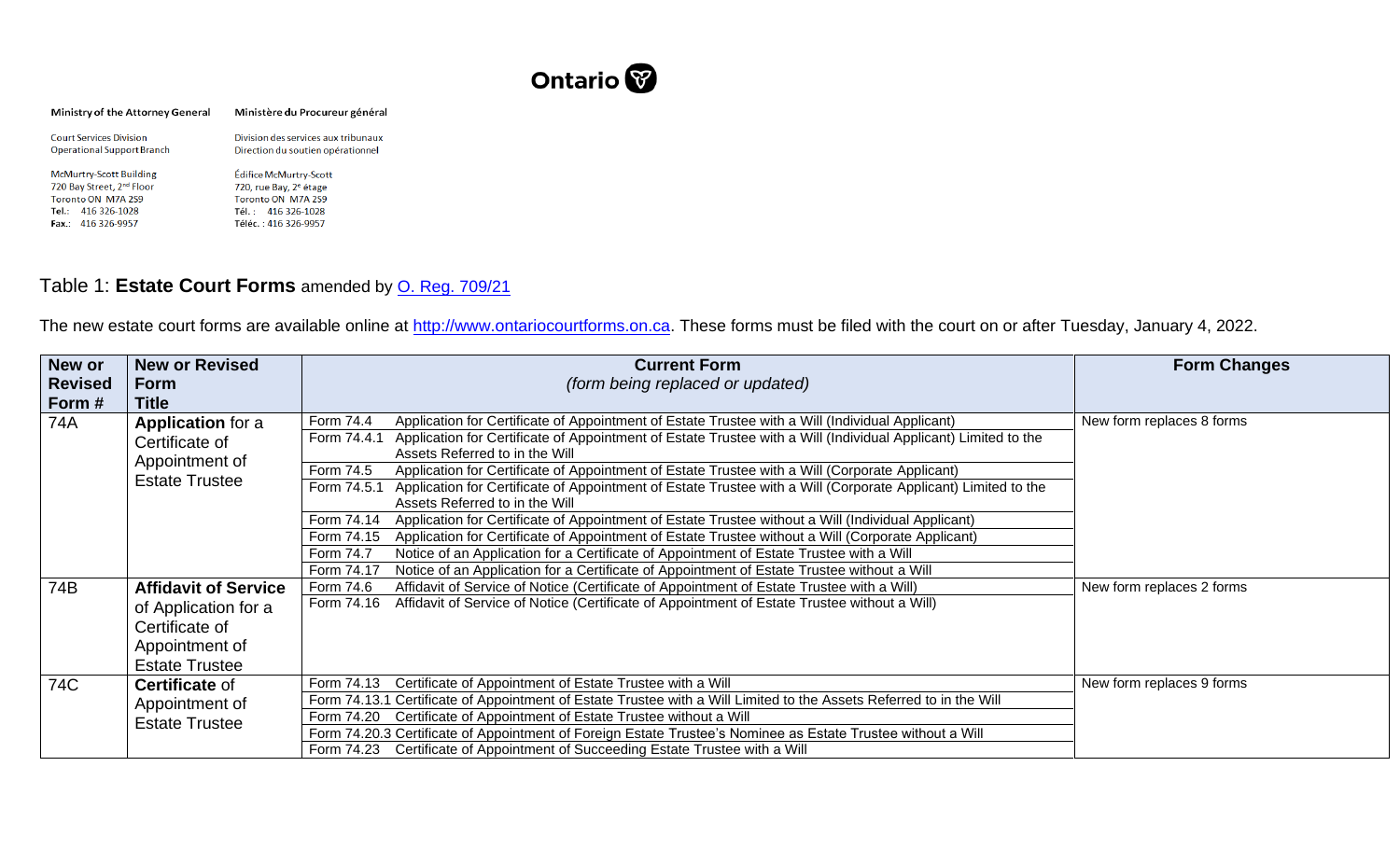| New or         | <b>New or Revised</b>                                                                                  | <b>Current Form</b>                                                                                                                                                                                                                                                                                                                                                                                                                                     | <b>Form Changes</b>                                                                                                                                                                                                                                                                                                                                                                                                                                                                                               |
|----------------|--------------------------------------------------------------------------------------------------------|---------------------------------------------------------------------------------------------------------------------------------------------------------------------------------------------------------------------------------------------------------------------------------------------------------------------------------------------------------------------------------------------------------------------------------------------------------|-------------------------------------------------------------------------------------------------------------------------------------------------------------------------------------------------------------------------------------------------------------------------------------------------------------------------------------------------------------------------------------------------------------------------------------------------------------------------------------------------------------------|
| <b>Revised</b> | <b>Form</b>                                                                                            | (form being replaced or updated)                                                                                                                                                                                                                                                                                                                                                                                                                        |                                                                                                                                                                                                                                                                                                                                                                                                                                                                                                                   |
| Form#          | <b>Title</b>                                                                                           |                                                                                                                                                                                                                                                                                                                                                                                                                                                         |                                                                                                                                                                                                                                                                                                                                                                                                                                                                                                                   |
| 74D            | <b>Affidavit of</b>                                                                                    | Form 74.23.1 Certificate of Appointment of Succeeding Estate Trustee with a Will Limited to the Assets Referred to in the<br>Will<br>Form 74.26<br>Certificate of Appointment of Succeeding Estate Trustee without a Will<br>Certificate of Ancillary Appointment of Estate Trustee with a Will<br>Form 74.29<br>Certificate of Appointment of Estate Trustee During Litigation<br>Form 74.31<br>Affidavit of Execution of Will or Codicil<br>Form 74.8 | Form is renumbered.                                                                                                                                                                                                                                                                                                                                                                                                                                                                                               |
|                | <b>Execution of Will or</b><br>Codicil                                                                 |                                                                                                                                                                                                                                                                                                                                                                                                                                                         | II. Form now requires witnesses who are Law<br>Society of Ontario members to specify their<br>membership status on the form. A Law<br>Society member is required to be one of the<br>witnesses to a remote execution of a Will<br>pursuant to the Succession Law Reform Act<br>section 4(3); and<br>III. Form now specifies the evidentiary<br>requirements relating to the execution of the<br>Will where the witnesses and testator are<br>present in person at the signing of the Will.                        |
| 74E            | <b>Affidavit of</b><br>Condition of Will or<br>Codicil                                                 | Affidavit of Condition of Will or Codicil<br>Form 74.10                                                                                                                                                                                                                                                                                                                                                                                                 | Form is renumbered.<br>II. Form now requires witnesses who are Law<br>Society of Ontario members to specify their<br>membership status on the form. A Law<br>Society member is required to be one of the<br>witnesses to a remote execution of a Will<br>pursuant to the Succession Law Reform Act<br>section 4(3); and<br>III. Form now specifies the evidentiary<br>requirements relating to the execution of the<br>Will where the witnesses and testator are<br>present in person at the signing of the Will. |
| 74F            | <b>Affidavit Attesting to</b><br>the Handwriting and<br>Signature of a<br>Holograph Will or<br>Codicil | Affidavit Attesting to the Handwriting and Signature of a Holograph Will or Codicil<br>Form 74.9                                                                                                                                                                                                                                                                                                                                                        | Form is renumbered                                                                                                                                                                                                                                                                                                                                                                                                                                                                                                |
| 74G            | <b>Renunciation</b>                                                                                    | Renunciation of Right to a Certificate of Appointment of Estate Trustee (or Succeeding Estate Trustee)<br>Form 74.11<br>with a Will                                                                                                                                                                                                                                                                                                                     | New form replaces 2 forms                                                                                                                                                                                                                                                                                                                                                                                                                                                                                         |
|                |                                                                                                        | Renunciation of Prior Right to a Certificate of Appointment of Estate Trustee without a Will<br>Form 74.18                                                                                                                                                                                                                                                                                                                                              |                                                                                                                                                                                                                                                                                                                                                                                                                                                                                                                   |
|                |                                                                                                        | Form 74.12 Consent to Applicant's Appointment as Estate Trustee with a Will                                                                                                                                                                                                                                                                                                                                                                             | New form replaces 6 forms                                                                                                                                                                                                                                                                                                                                                                                                                                                                                         |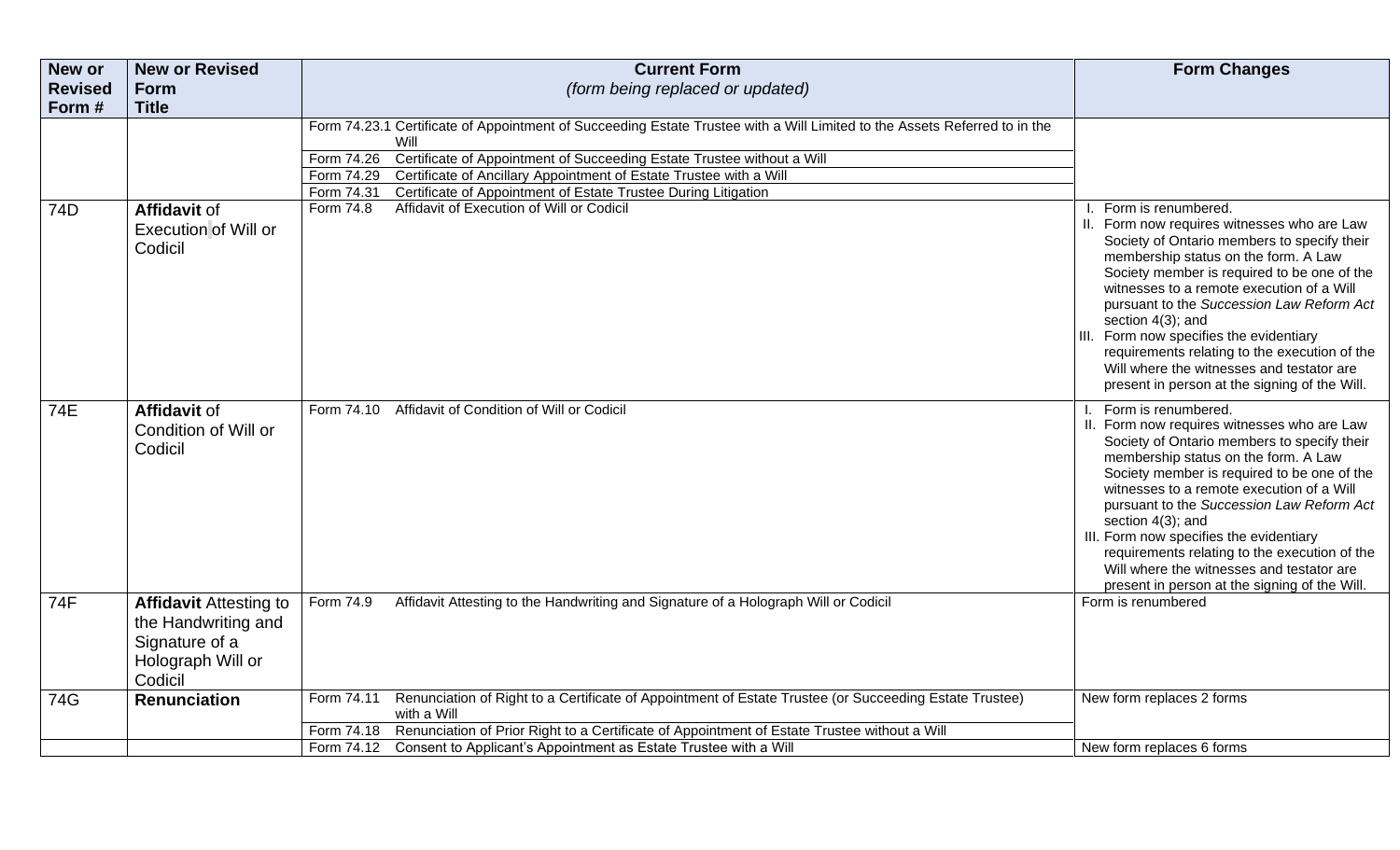| New or         | <b>New or Revised</b>             | <b>Current Form</b>                                                                                                                               | <b>Form Changes</b>       |
|----------------|-----------------------------------|---------------------------------------------------------------------------------------------------------------------------------------------------|---------------------------|
| <b>Revised</b> | <b>Form</b>                       | (form being replaced or updated)                                                                                                                  |                           |
| Form#          | <b>Title</b>                      |                                                                                                                                                   |                           |
| 74H            | <b>Consent</b>                    | Form 74.12.1 Consent to Applicant's Appointment as Estate Trustee with a Will Limited to the Assets Referred to in the<br>Will                    |                           |
|                |                                   | Form 74.19 Consent to Applicant's Appointment as Estate Trustee without a Will                                                                    |                           |
|                |                                   | Form 74.22 Consent to Applicant's Appointment as Succeeding Estate Trustee with a Will                                                            |                           |
|                |                                   | Form 74.22.1 Consent to Applicant's Appointment as Succeeding Estate Trustee with a Will Limited to the Assets                                    |                           |
|                |                                   | Referred to in the Will                                                                                                                           |                           |
|                |                                   | Form 74.25 Consent to Applicant's Appointment as Succeeding Estate Trustee without a Will                                                         |                           |
| 741            | <b>Order</b> in an Estates        | Form 74.13.2 Order for a Certificate of Appointment of (Succeeding) Estate Trustee with a Will Limited to the Assets                              | New form replaces 8 forms |
|                | Proceeding                        | Referred to in the Will                                                                                                                           |                           |
|                |                                   | Form 74.36 Order to Accept or Refuse Appointment as Estate Trustee with a Will                                                                    |                           |
|                |                                   | Form 74.37 Order to Accept or Refuse Appointment as Estate Trustee without a Will                                                                 |                           |
|                |                                   | Form 74.38  Order to Consent or Object to a Proposed Appointment of an Estate Trustee                                                             |                           |
|                |                                   | Form 74.39 Order to File a Statement of Assets of the Estate                                                                                      |                           |
|                |                                   | Form 74.40 Order to Beneficiary Witness                                                                                                           |                           |
|                |                                   | Form 74.41 Order to Former Spouse                                                                                                                 |                           |
|                |                                   | Form 74.42 Order to Pass Accounts                                                                                                                 |                           |
| 74J            | <b>Application for</b>            | Form 74.21 Application for Certificate of Appointment of Succeeding Estate Trustee with a Will                                                    | New form replaces 6 forms |
|                | Certificate or<br>Confirmation of | Form 74.21.1 Application for Certificate of Appointment of Succeeding Estate Trustee with a Will Limited to the Assets<br>Referred to in the Will |                           |
|                |                                   | Form 74.24 Application for Certificate of Appointment of Succeeding Estate Trustee without a Will                                                 |                           |
|                | Appointment                       | Form 74.20.1 Application for Certificate of Appointment as a Foreign Estate Trustee's Nominee as Estate Trustee without<br>a Will                 |                           |
|                |                                   | Application for Certificate of Appointment of Estate Trustee During Litigation<br>Form 74.30                                                      |                           |
|                |                                   | Application for Confirmation by Resealing of Appointment or Certificate of Ancillary Appointment of Estate<br>Form 74.27<br>Trustee               |                           |
| 74K            | Nomination of                     | Form 74.20.2 Nomination of Applicant by Foreign Estate Trustee                                                                                    | Form is renumbered        |
|                | Applicant by Foreign              |                                                                                                                                                   |                           |
|                | <b>Estate Trustee</b>             |                                                                                                                                                   |                           |
| 74L            | Bond – Insurance or               | Form 74.32 Bond - Insurance or Guarantee Company                                                                                                  | Form is renumbered        |
|                |                                   |                                                                                                                                                   |                           |
|                | <b>Guarantee Company</b>          |                                                                                                                                                   |                           |
| 74M            | Bond - Personal                   | Form 74.33 Bond - Personal Sureties                                                                                                               | Form is renumbered        |
|                | <b>Sureties</b>                   |                                                                                                                                                   |                           |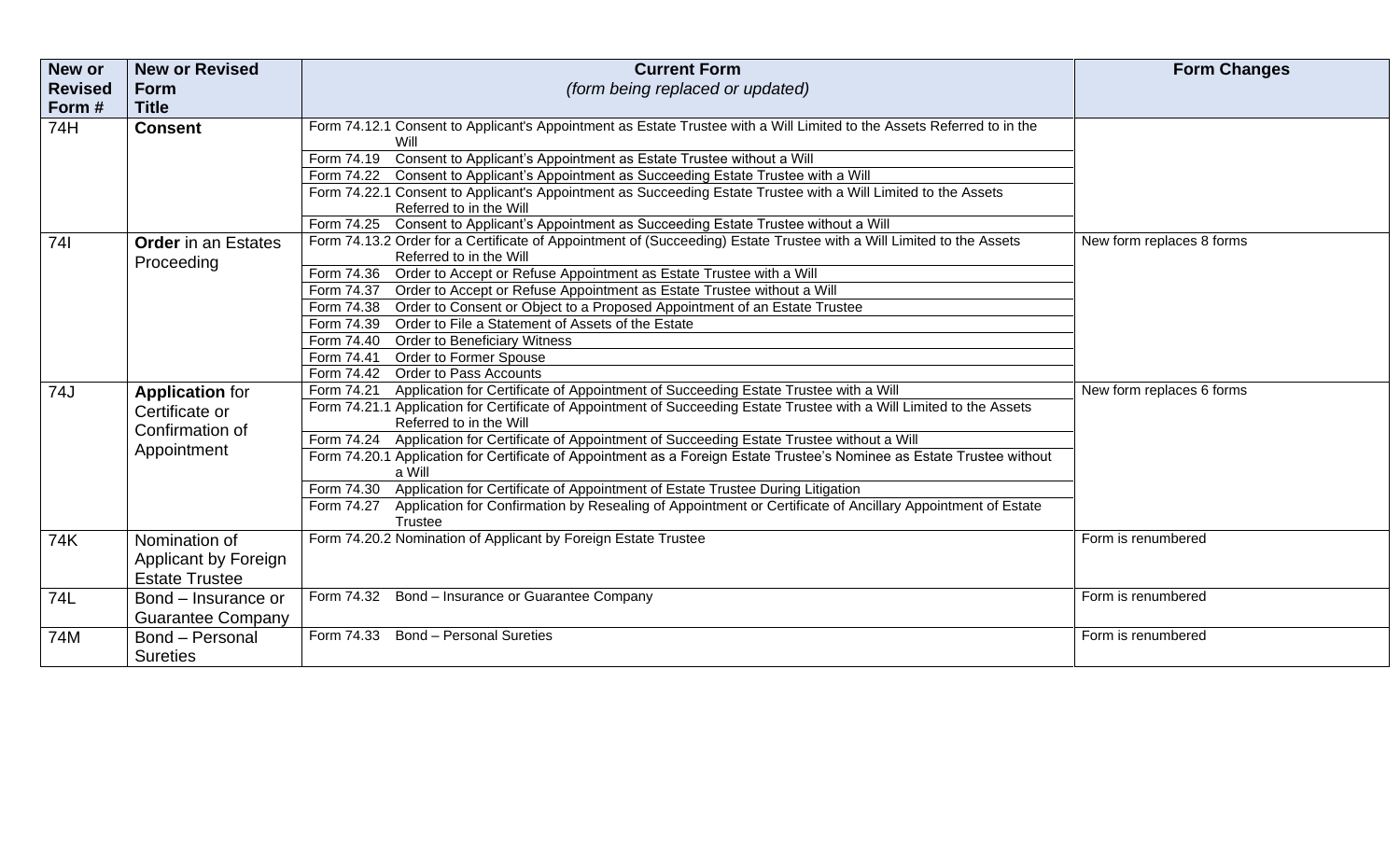| <b>New or</b>              | <b>New or Revised</b>                                                                                                                                                                                                                                                  | <b>Current Form</b>                                                                                                                                                                                                       | <b>Form Changes</b>                                                                                                                                                                                                                                                                                                     |
|----------------------------|------------------------------------------------------------------------------------------------------------------------------------------------------------------------------------------------------------------------------------------------------------------------|---------------------------------------------------------------------------------------------------------------------------------------------------------------------------------------------------------------------------|-------------------------------------------------------------------------------------------------------------------------------------------------------------------------------------------------------------------------------------------------------------------------------------------------------------------------|
| <b>Revised</b>             | <b>Form</b>                                                                                                                                                                                                                                                            | (form being replaced or updated)                                                                                                                                                                                          |                                                                                                                                                                                                                                                                                                                         |
| Form#<br>74N<br><b>740</b> | <b>Title</b><br>Registrar's Notice to<br><b>Estate Trustee</b><br>Named in a Will or<br><b>Codicil Deposited</b><br>with the Court.<br><b>Registrar Notice to</b><br>Applicant in an<br>Application for a<br>Certificate of<br>Appointment of<br><b>Estate Trustee</b> | Registrar's Notice to Estate Trustee Named in a Will or Codicil Deposited with the Court<br>Form 74.34<br>Form 74.35 Registrar's Notice to Applicant in an Application for a Certificate of Appointment of Estate Trustee | Forms are renumbered                                                                                                                                                                                                                                                                                                    |
| 74P                        | Request for Notice of<br>Commencement of<br>Proceeding                                                                                                                                                                                                                 | Request for Notice of Commencement of Proceeding<br>Form 74.3                                                                                                                                                             | Form is renumbered                                                                                                                                                                                                                                                                                                      |
| 74.1A<br>74.1E             | Application for a<br><b>Small Estate</b><br>Certificate<br><b>Application to Amend</b><br><b>Small Estate</b><br>Certificate                                                                                                                                           | Application for a Small Estate Certificate<br>Form 74.1A<br>Form 74.1E Application to Amend Small Estate Certificate                                                                                                      | Direct that the applicant should not provide<br>bank account numbers (consistent with the<br>approach for the small estate certificate<br>forms)<br>ii. new field to collect information about the<br>county or district;<br>iii. Clarify when complete copy of will/codicil<br>must be served;<br>iv. Updated weblinks |
| 74.1B                      | Request to file an<br>Application for a<br><b>Small Estate</b><br>Certificate or an<br>Amended SEC                                                                                                                                                                     | Form 74.1B Request to file an Application for a Small Estate Certificate or an amended Small Estate Certificate                                                                                                           | Clarify requirements relating to the service of the<br>will or codicil (if any)                                                                                                                                                                                                                                         |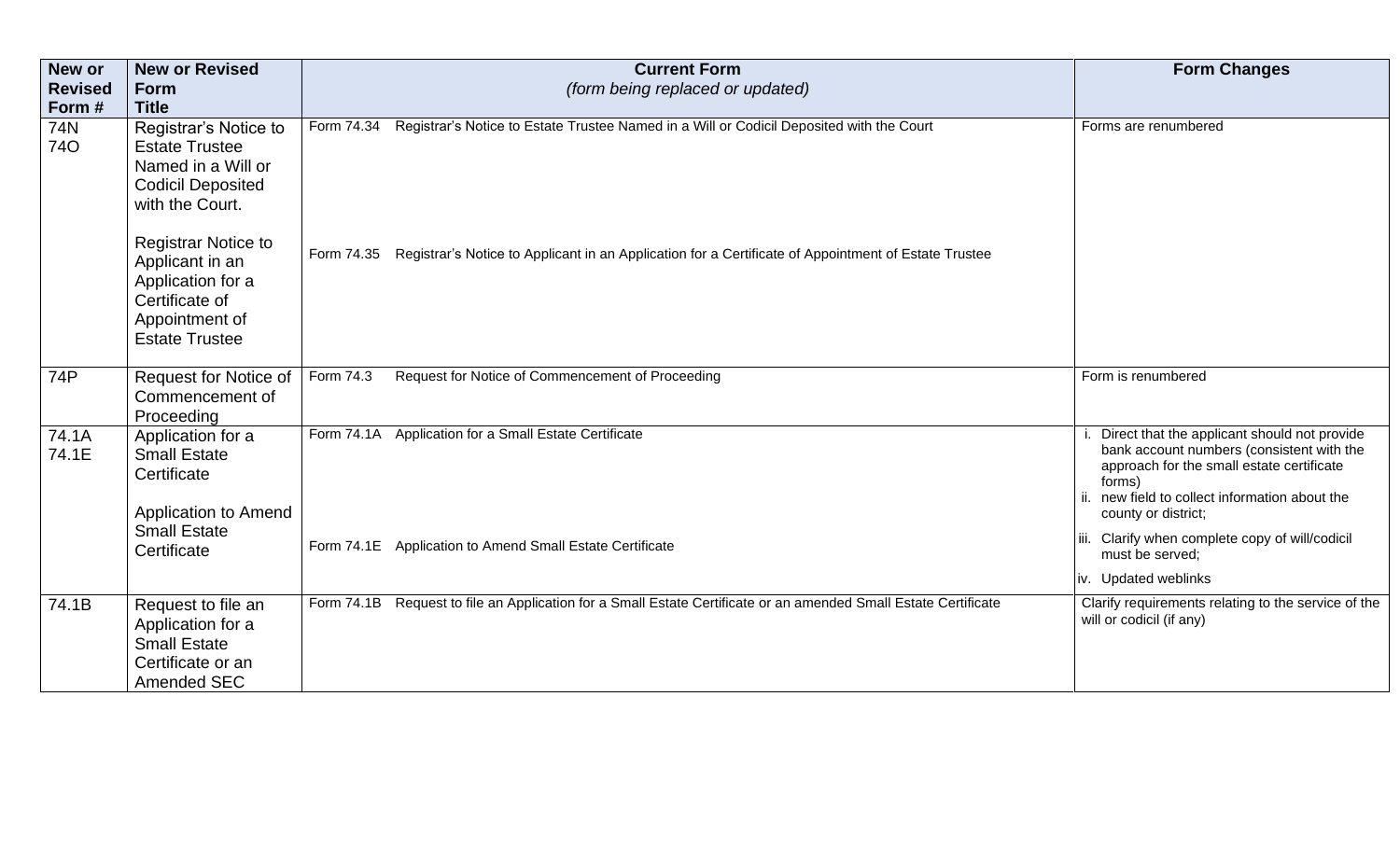| New or         | <b>New or Revised</b>     | <b>Current Form</b>                                                 | <b>Form Changes</b>                               |
|----------------|---------------------------|---------------------------------------------------------------------|---------------------------------------------------|
| <b>Revised</b> | <b>Form</b>               | <i>(form being replaced or updated)</i>                             |                                                   |
| Form #         | <b>Title</b>              |                                                                     |                                                   |
| 74.1C          | <b>Small Estate</b>       | Form 74.1C Small Estate Certificate                                 | New field to collect information about the county |
| 74.1F          | Certificate               |                                                                     | or district                                       |
|                |                           |                                                                     |                                                   |
|                | <b>Amended Small</b>      | Form 74.1F Amended Small Estate Certificate                         |                                                   |
|                | <b>Estate Certificate</b> |                                                                     |                                                   |
| 75.1           | Notice of Objection       | Notice of Objection<br>Form 75.1                                    | New field to collect the e-mail address of the    |
|                |                           |                                                                     | objector or lawyer for objector                   |
| 75.8           | <b>Order Giving</b>       | Order Giving Directions Where Pleadings Directed<br>Form 75.8       | One form replaces two forms.                      |
|                | <b>Directions</b>         | Order Giving Directions Where Trial of Issues Directed<br>Form 75.9 |                                                   |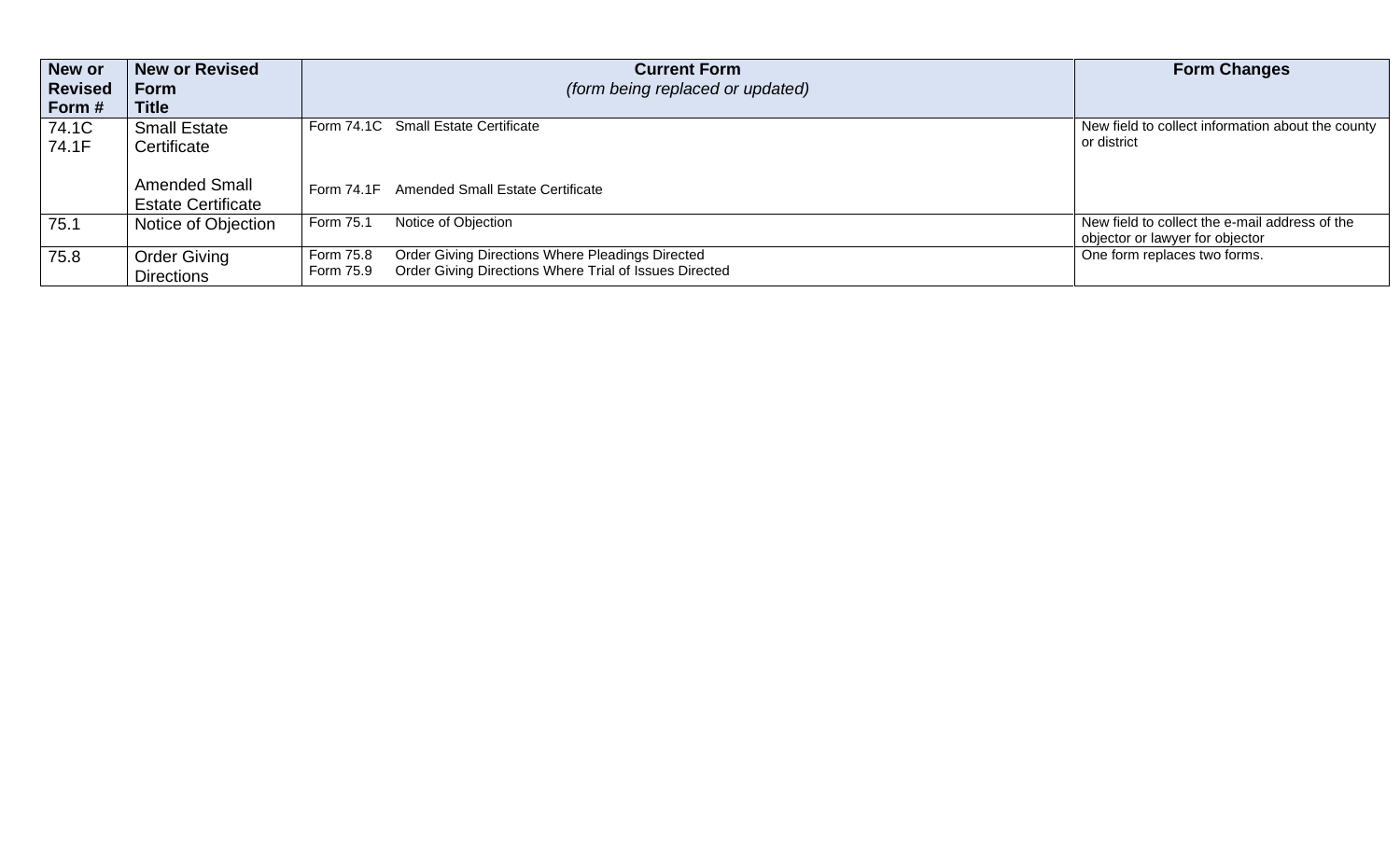|   | <b>Current</b><br><b>RCP Rule</b> | <b>Current Wording</b>                                                                                                                                                                                                                                                                                                                                                                                                                                                | <b>Change and rationale</b>      | Rule changes in O. Reg. 709/21<br>(Bold text = addition; black line = deletion)                                                                                                                                                                                                                                                                                                                                                                                  |
|---|-----------------------------------|-----------------------------------------------------------------------------------------------------------------------------------------------------------------------------------------------------------------------------------------------------------------------------------------------------------------------------------------------------------------------------------------------------------------------------------------------------------------------|----------------------------------|------------------------------------------------------------------------------------------------------------------------------------------------------------------------------------------------------------------------------------------------------------------------------------------------------------------------------------------------------------------------------------------------------------------------------------------------------------------|
|   | 1.03                              | <b>DEFINITIONS</b>                                                                                                                                                                                                                                                                                                                                                                                                                                                    | Reference to new form<br>number. | <b>DEFINITIONS</b>                                                                                                                                                                                                                                                                                                                                                                                                                                               |
|   |                                   | 1.03 (1) In these rules, unless the context requires otherwise,                                                                                                                                                                                                                                                                                                                                                                                                       |                                  | 1.03 (1) In these rules, unless the context requires otherwise,                                                                                                                                                                                                                                                                                                                                                                                                  |
|   |                                   | "certificate of appointment of estate trustee" means letters probate,<br>letters of administration or letters of administration with the will<br>annexed, and includes a small estate certificate or amended small<br>estate certificate (74.13, 74.13.1, 74.20, 74.20.3, 74.23, 74.23.1,<br>74.26, 74.31, 74.1C or 74.1F); ("certificat de nomination à titre de<br>fiduciaire de la succession")                                                                    |                                  | "certificate of appointment of estate trustee" means letters probate,<br>letters of administration or letters of administration with the will<br>annexed, and includes a small estate certificate or amended small<br>estate certificate (74C 74.13, 74.13.1, 74.20, 74.20.3, 74.23, 74.23.1,<br>74.26, 74.31, 74.1C or 74.1F); ("certificat de nomination à titre de<br>fiduciaire de la succession")                                                           |
| 2 | 14.05(1)                          | Applications - By Notice of Application or Application for Certificate<br>14.05 (1) The originating process for the commencement of an<br>application is, as applicable,<br>(a) a notice of application (Form 14E, 14E.1, 68A or 73A); or<br>(b) an application for a certificate of appointment of estate trustee<br>(Form 74.4, 74.4.1, 74.5, 74.5.1, 74.14, 74.15, 74.21, 74.24, 74.27 or<br>74.30), small estate certificate (Form 74.1A) or amended small estate | Reference to new form<br>number. | Applications - By Notice of Application or Application for Certificate<br>14.05 (1) The originating process for the commencement of an application<br>is, as applicable,<br>(a) a notice of application (Form 14E, 14E.1, 68A or 73A); or<br>(b) an application for a certificate of appointment of estate trustee<br>(Form 74A or 74J Form 74.4, 74.4.1, 74.5, 74.5.1, 74.14, 74.15, 74.21,<br>74.24, 74.27 or 74.30), small estate certificate (Form 74.1A) or |
| 3 | 74.02(2)                          | certificate (Form 74.1E). O Reg. 383/21, s. 3).<br>DEPOSIT OF WILLS AND CODICILS FOR SAFEKEEPING<br>$74.02$ []<br>(2) An affidavit of execution of the will or codicil (Form 74.8) may be<br>deposited at the same time as the will or codicil. O. Reg. 484/94, s. 12.                                                                                                                                                                                                | Reference to new form<br>number. | amended small estate certificate (Form 74.1E).<br>DEPOSIT OF WILLS AND CODICILS FOR SAFEKEEPING<br>$74.02$ []<br>(2) An affidavit of execution of the will or codicil (Form 74.8 74D) may be<br>deposited at the same time as the will or codicil.                                                                                                                                                                                                               |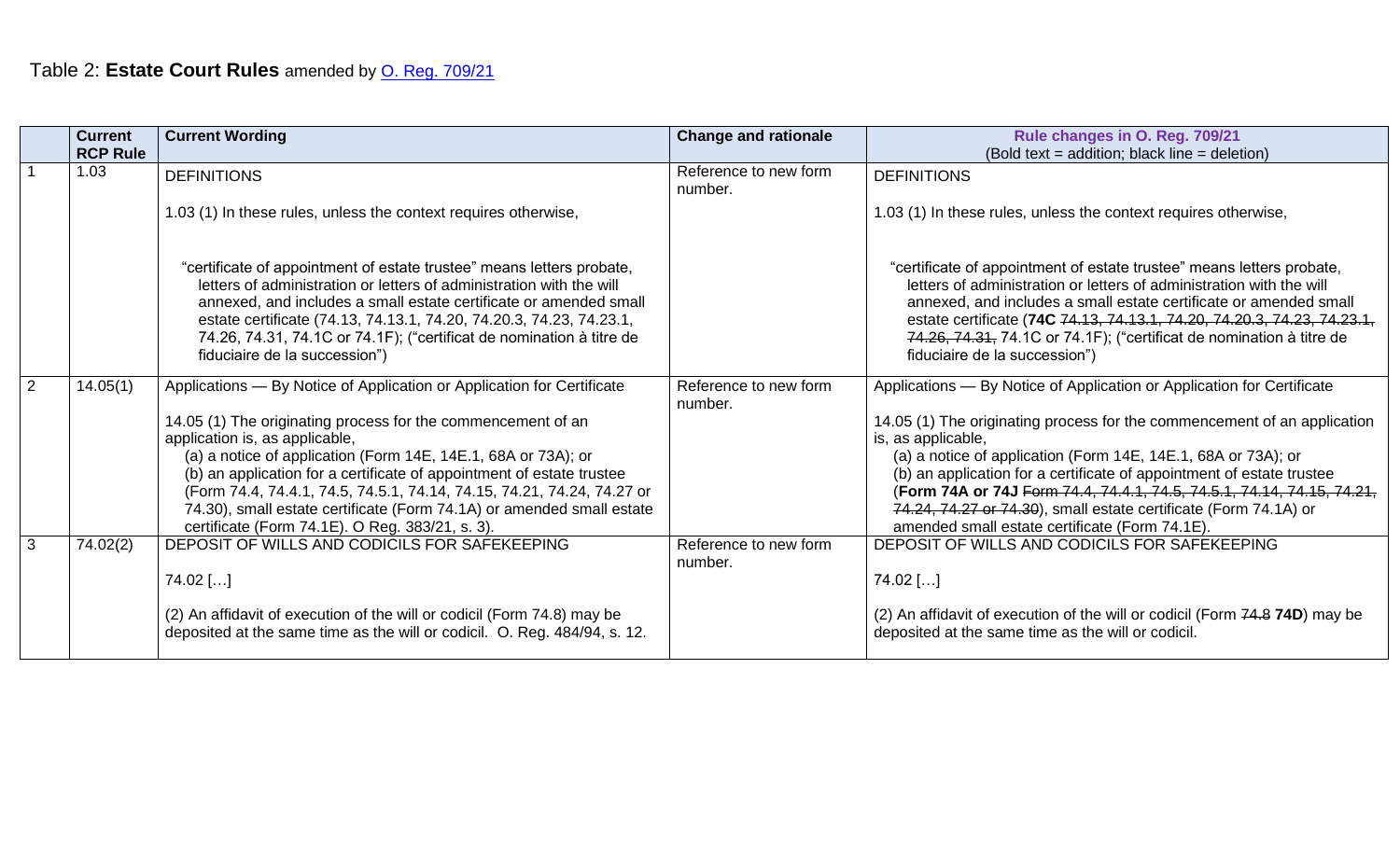|                | <b>Current</b><br><b>RCP Rule</b> | <b>Current Wording</b>                                                                                                                                                                                                                                                                                                                                                      | <b>Change and rationale</b>                                                                                                                 | Rule changes in O. Reg. 709/21<br>(Bold text = addition; black line = deletion)                                                                                                                                                                                                                                                                                                 |
|----------------|-----------------------------------|-----------------------------------------------------------------------------------------------------------------------------------------------------------------------------------------------------------------------------------------------------------------------------------------------------------------------------------------------------------------------------|---------------------------------------------------------------------------------------------------------------------------------------------|---------------------------------------------------------------------------------------------------------------------------------------------------------------------------------------------------------------------------------------------------------------------------------------------------------------------------------------------------------------------------------|
| $\overline{4}$ | 74.03(1)                          | REQUEST FOR NOTICE OF COMMENCEMENT OF PROCEEDING                                                                                                                                                                                                                                                                                                                            | Reference to a new form                                                                                                                     | REQUEST FOR NOTICE OF COMMENCEMENT OF PROCEEDING                                                                                                                                                                                                                                                                                                                                |
|                |                                   | 74.03 (1) At any time before a certificate of appointment of estate trustee<br>has been issued, a person who appears to have a financial interest in the<br>estate and who desires to be informed of the commencement of a<br>proceeding in the estate may file with the registrar a request for notice<br>(Form 74.3), and thereafter is entitled to receive notice of the | number.                                                                                                                                     | 74.03 (1) At any time before a certificate of appointment of estate trustee<br>has been issued, a person who appears to have a financial interest in the<br>estate and who desires to be informed of the commencement of a<br>proceeding in the estate may file with the registrar a request for notice<br>(Form 74.3 74P), and thereafter is entitled to receive notice of the |
|                |                                   | commencement of any proceeding in the estate until a certificate of<br>appointment of estate trustee is issued, unless the court orders<br>otherwise.                                                                                                                                                                                                                       |                                                                                                                                             | commencement of any proceeding in the estate until a certificate of<br>appointment of estate trustee is issued, unless the court orders otherwise.                                                                                                                                                                                                                              |
| $\overline{5}$ | 74.04                             | CERTIFICATE OF APPOINTMENT OF ESTATE TRUSTEE WITH A<br><b>WILL</b>                                                                                                                                                                                                                                                                                                          | Remade rule<br>amalgamates the content                                                                                                      | <b>CERTIFICATE OF APPOINTMENT OF ESTATE TRUSTEE</b>                                                                                                                                                                                                                                                                                                                             |
|                |                                   | <b>Material to Accompany Application</b>                                                                                                                                                                                                                                                                                                                                    | in current rules 74.04 and<br>74.05 (applications for a                                                                                     | <b>Application</b>                                                                                                                                                                                                                                                                                                                                                              |
|                |                                   | 74.04 (1) An application for a certificate of appointment of estate trustee<br>with a will (Form 74.4 or 74.5 or, if the application is for a certificate<br>limited to the assets referred to in the will, Form 74.4.1 or 74.5.1) shall be                                                                                                                                 | certificate with a Will and<br>applications for a<br>certificate without a Will).                                                           | 74.04 (1) A person may seek a certificate of appointment of estate<br>trustee by filing an application for a certificate of appointment of<br>estate trustee (Form 74A) together with,                                                                                                                                                                                          |
|                |                                   | accompanied by,<br>(a) the original of the will and of every codicil;                                                                                                                                                                                                                                                                                                       | The remade rule models<br>the simplified rule for<br>applications for small                                                                 | (a) an affidavit (Form 74B) attesting to service in accordance with<br>subrules (2) to (6);                                                                                                                                                                                                                                                                                     |
|                |                                   | (a.1) proof of death;                                                                                                                                                                                                                                                                                                                                                       | estate certificates.                                                                                                                        | (b) proof of death;                                                                                                                                                                                                                                                                                                                                                             |
|                |                                   | (b) an affidavit (Form 74.6) attesting that notice of the application<br>(Form 74.7) has been served in accordance with subrules (2) to<br>(7);                                                                                                                                                                                                                             | The remade rule<br>references the new forms<br>(74A, 74B, 74C, 74D, 74E,                                                                    | (c) a draft certificate of appointment of estate trustee (Form 74C);                                                                                                                                                                                                                                                                                                            |
|                |                                   | (c) if the will or a codicil is not in holograph form,                                                                                                                                                                                                                                                                                                                      | 74F, 74G, 74H and 74I).                                                                                                                     | (d) if there is a will, the original of the will and of any codicils,<br>together with the following evidence of due execution of the will                                                                                                                                                                                                                                      |
|                |                                   | (i) an affidavit of execution (Form 74.8) of the will and of<br>every codicil or, if the will or a codicil contains an                                                                                                                                                                                                                                                      | References to "notice of                                                                                                                    | and each codicil:                                                                                                                                                                                                                                                                                                                                                               |
|                |                                   | alteration, erasure, obliteration or interlineation that has                                                                                                                                                                                                                                                                                                                | the application" in rules<br>74.04 and 74.05 replaced                                                                                       | (i) if the will or codicil is not in holograph form,                                                                                                                                                                                                                                                                                                                            |
|                |                                   | not been attested, an affidavit as to the condition of the<br>will or codicil at the time of execution (Form 74.10), or                                                                                                                                                                                                                                                     | with references to "the<br>application". Applicants                                                                                         | an affidavit of execution (Form 74D) of the will or<br>(A)                                                                                                                                                                                                                                                                                                                      |
|                |                                   | (ii) if each of the witnesses to the will or the codicil has died<br>or cannot be found, such other evidence of due<br>execution as the court may require;                                                                                                                                                                                                                  | required to serve the new<br>application form (Form<br>74A) rather than a Notice<br>of Application form. The<br>Notice of Application forms | codicil,<br>if the will or codicil contains an alteration, erasure,<br>(B)<br>obliteration or interlineation that has not been attested, an                                                                                                                                                                                                                                     |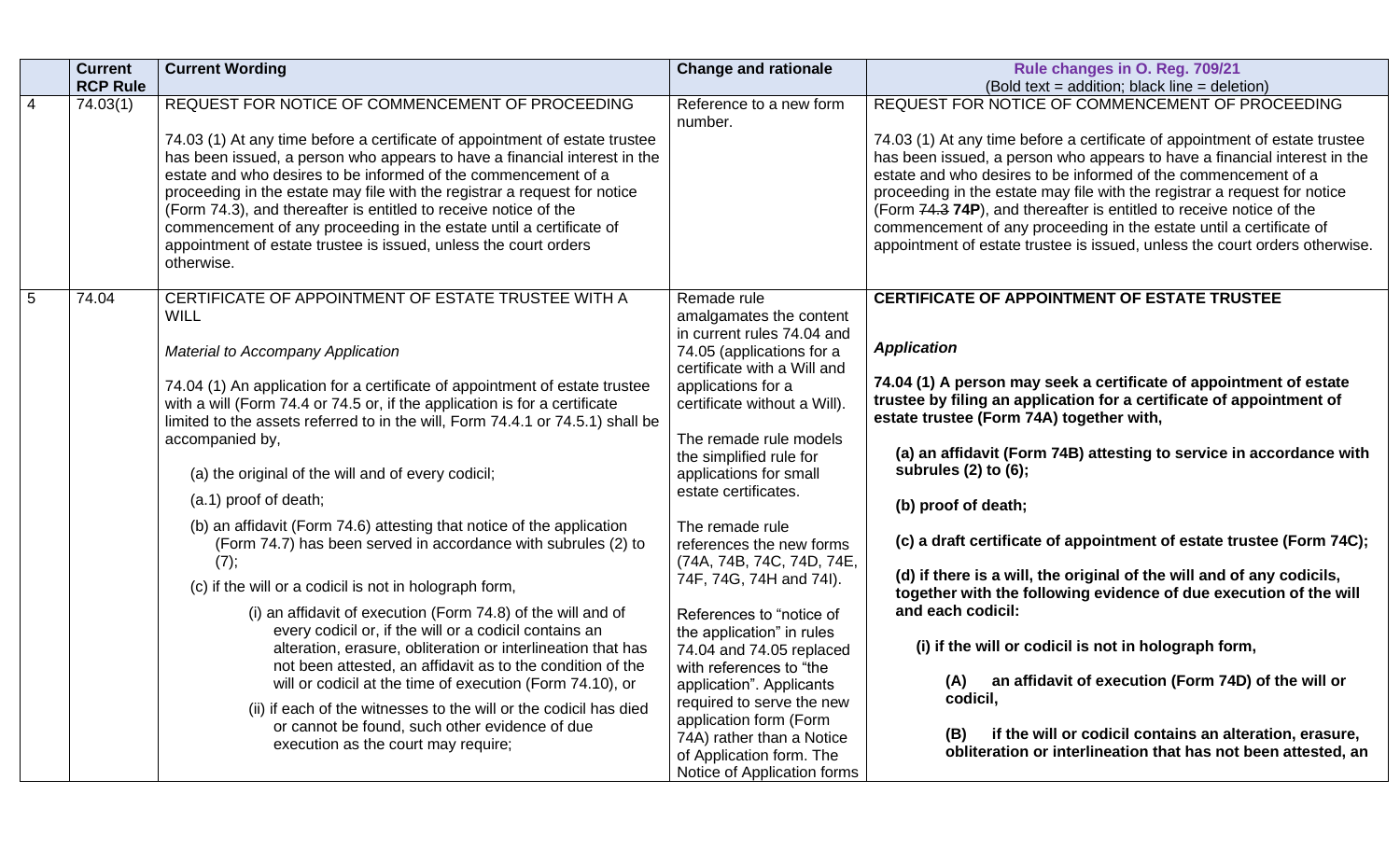| <b>Current</b><br><b>RCP Rule</b> | <b>Current Wording</b>                                                                                                                                                                                                                                                                                                                                                                                                                                                                                                                                                                                                                                                                                                                                                                                                                                                                                                                                                                                                                                                                                                                                                                                                                                                                                                                                                                                                                                                                                                                                                                                                                                                                               | <b>Change and rationale</b>                                                                                                                                                                                                                                                                                                                                                                               | Rule changes in O. Reg. 709/21<br>(Bold text = addition; black line = deletion)                                                                                                                                                                                                                                                                                                                                                                                                                                                                                                                                                                                                                                                                                                                                                                                                                                                                                                                                                                                                                                                                                                                                                                                                                                                                                                                                                                                                                                                                                                                                               |
|-----------------------------------|------------------------------------------------------------------------------------------------------------------------------------------------------------------------------------------------------------------------------------------------------------------------------------------------------------------------------------------------------------------------------------------------------------------------------------------------------------------------------------------------------------------------------------------------------------------------------------------------------------------------------------------------------------------------------------------------------------------------------------------------------------------------------------------------------------------------------------------------------------------------------------------------------------------------------------------------------------------------------------------------------------------------------------------------------------------------------------------------------------------------------------------------------------------------------------------------------------------------------------------------------------------------------------------------------------------------------------------------------------------------------------------------------------------------------------------------------------------------------------------------------------------------------------------------------------------------------------------------------------------------------------------------------------------------------------------------------|-----------------------------------------------------------------------------------------------------------------------------------------------------------------------------------------------------------------------------------------------------------------------------------------------------------------------------------------------------------------------------------------------------------|-------------------------------------------------------------------------------------------------------------------------------------------------------------------------------------------------------------------------------------------------------------------------------------------------------------------------------------------------------------------------------------------------------------------------------------------------------------------------------------------------------------------------------------------------------------------------------------------------------------------------------------------------------------------------------------------------------------------------------------------------------------------------------------------------------------------------------------------------------------------------------------------------------------------------------------------------------------------------------------------------------------------------------------------------------------------------------------------------------------------------------------------------------------------------------------------------------------------------------------------------------------------------------------------------------------------------------------------------------------------------------------------------------------------------------------------------------------------------------------------------------------------------------------------------------------------------------------------------------------------------------|
|                                   | (d) if the will or a codicil is in holograph form, an affidavit attesting that<br>the handwriting and signature in the will or codicil are those of the<br>deceased (Form 74.9);<br>(e) REVOKED: O. Reg. 584/17, s. 8.<br>(f) a renunciation (Form 74.11) from every living person who is<br>named in the will or codicil as estate trustee who has not joined in<br>the application and is entitled to do so;<br>$(g)$ if the applicant is not named as an estate trustee in the will or<br>codicil, a consent to the applicant's appointment (Form 74.12 or, if<br>the application is for a certificate limited to the assets referred to<br>in the will, Form 74.12.1) by persons who are entitled to share in<br>the distribution of the estate and who together have a majority<br>interest in the value of the assets of the estate at the date of<br>death;<br>(g.1) in the case of an application for a certificate of appointment of<br>estate trustee with a will limited to the assets referred to in the<br>will, a draft order (Form 74.13.2) granting the certificate of<br>appointment;<br>(h) the security required by the Estates Act; and<br>(i) such additional or other material as the court directs. O. Reg.<br>740/94, s. 1; O. Reg. 653/00, s. 6 (1); O. Reg. 55/12, s. 9; O. Reg.<br>193/15, s. 9; O. Reg. 584/17, s. 8.<br>Notice to Interested Persons<br>(2) Notice of the application shall be served on all persons entitled to<br>share in the distribution of the estate, including charities and contingent<br>beneficiaries; however, notice need not be served on the<br>applicant. O. Reg. 332/96, s. 1.<br>(3) Revoked: O. Reg. 24/00, s. 12.<br>Notice - Minor | (Forms 74.7 and 74.17)<br>are eliminated and their<br>content included in the<br>new application form<br>(Form 74A) and affidavit of<br>service form (Form 74B).<br>New subrule (6) clarifies<br>the person in respect of<br>whom a document is<br>served on the Public<br>Guardian and Trustee or<br>Children's Lawyer as an<br>adult described in the<br>application as lacking<br>capacity or a minor. | affidavit as to the condition of the will or codicil at the time<br>of execution (Form 74E), or<br>if each of the witnesses to the will or codicil has died<br>(C)<br>or cannot be found, such other evidence of due execution<br>as the court may require, or<br>(ii) if the will or codicil is in holograph form, an affidavit<br>attesting that the handwriting and signature in the will or codicil<br>are those of the deceased (Form 74F);<br>(e) a renunciation (Form 74G) from each of the following persons:<br>(i) if there is a will, from every living person who is named in the<br>will or codicil as estate trustee who has not joined in the<br>application and is entitled to do so, or<br>(ii) if there is no will, from every person who is entitled in<br>priority or is in equal right to be named as estate trustee and<br>who has not joined in the application;<br>(f) if there is no will, or if there is a will but the applicant is not<br>named as an estate trustee in the will or a codicil, a consent to the<br>applicant's appointment (Form 74H) by persons who are entitled<br>to share in the distribution of the estate and who together have a<br>majority interest in the value of the assets of the estate at the date<br>of death;<br>(g) in the case of an application for a certificate of appointment of<br>estate trustee with a will limited to the assets referred to in the<br>will, a draft order in Form 74I granting the certificate of<br>appointment;<br>(h) any security required by the Estates Act; and<br>(i) such additional or other material as the court directs. |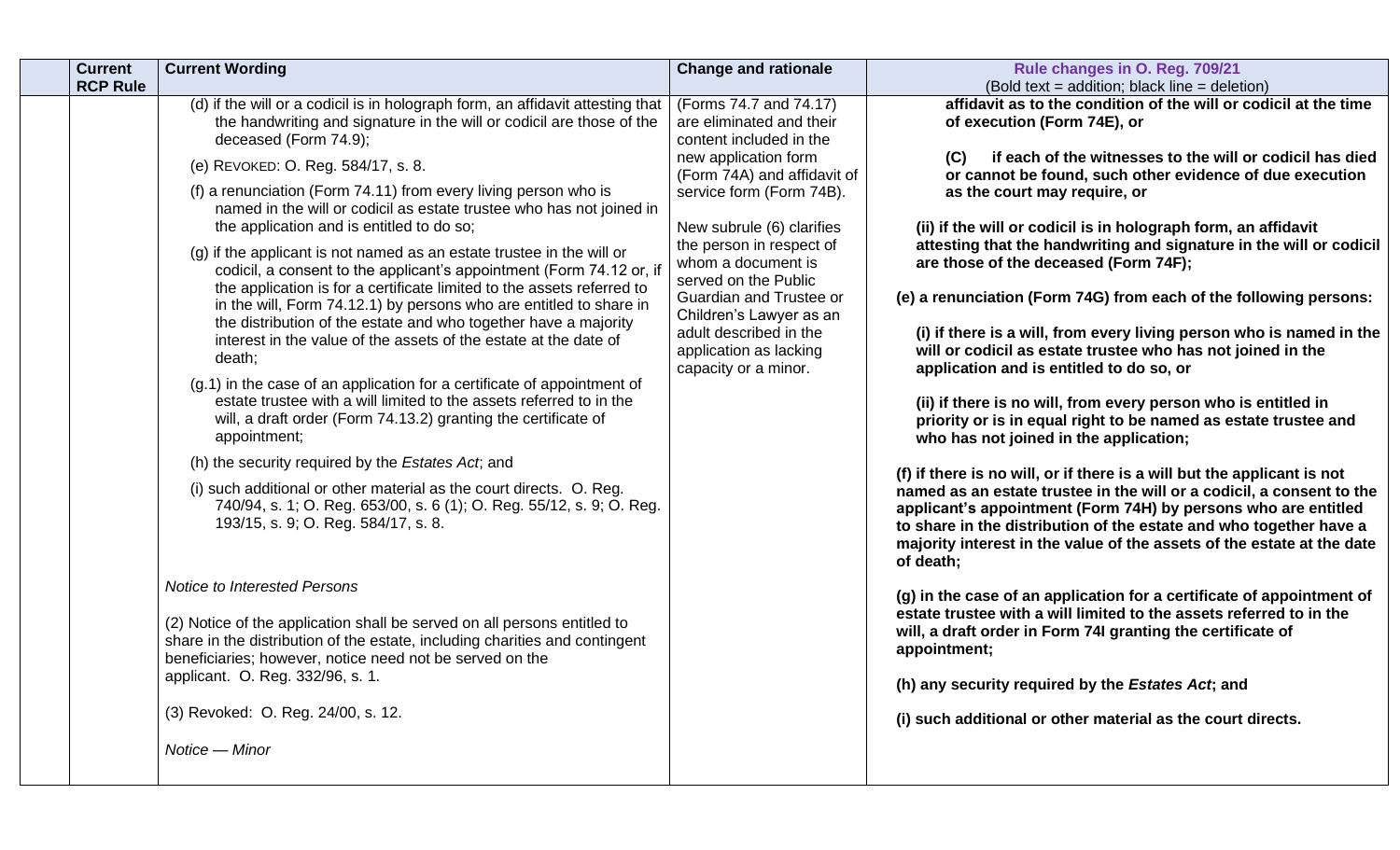| <b>Current</b><br><b>RCP Rule</b> | <b>Current Wording</b>                                                                                                                                                                                                                                                    | <b>Change and rationale</b> | Rule changes in O. Reg. 709/21<br>(Bold text = addition; black line = deletion)                                                                                                                                                                                           |
|-----------------------------------|---------------------------------------------------------------------------------------------------------------------------------------------------------------------------------------------------------------------------------------------------------------------------|-----------------------------|---------------------------------------------------------------------------------------------------------------------------------------------------------------------------------------------------------------------------------------------------------------------------|
|                                   | (4) If a person who is entitled to share in the distribution of the estate is                                                                                                                                                                                             |                             | <b>Notification Requirements</b>                                                                                                                                                                                                                                          |
|                                   | less than 18 years of age, notice of the application shall not be served on<br>the person, despite subrule (2), but shall be served on a parent or<br>guardian and on the Children's Lawyer. O. Reg. 740/94, s. 1; O. Reg.<br>69/95, s. 19; O. Reg. 248/21, s. 15.        |                             | (2) The applicant shall serve the following documents on every<br>person entitled to share in the distribution of the estate, including<br>charities and contingent beneficiaries:                                                                                        |
|                                   |                                                                                                                                                                                                                                                                           |                             |                                                                                                                                                                                                                                                                           |
|                                   | Notice — Unborn or Unascertained Persons                                                                                                                                                                                                                                  |                             | 1. The application for a certificate of appointment of estate trustee<br>(Form 74A), including any attachments.                                                                                                                                                           |
|                                   | (5) If there may be unborn or unascertained beneficiaries, notice of the<br>application shall be served on the Children's Lawyer. O. Reg. 740/94,<br>s. 1; O. Reg. 69/95, s. 19.                                                                                          |                             | 2. If there is a will,                                                                                                                                                                                                                                                    |
|                                   | Notice — Mentally Incapable Person                                                                                                                                                                                                                                        |                             | i. in the case of a person entitled only to a specified item of<br>property or a stated or determinable amount of money, a copy<br>of the will and of any codicils, or of the applicable portion of the<br>will or codicils,                                              |
|                                   | (6) If a person who is entitled to share in the distribution of the estate is<br>mentally incapable within the meaning of section 6 of the Substitute<br>Decisions Act, 1992 in respect of an issue in the proceeding, notice of the<br>application shall also be served, |                             | ii. in the case of any other beneficiary, a copy of the will and of<br>any codicils.                                                                                                                                                                                      |
|                                   | (a) if there is a guardian with authority to act in the proceeding, on the<br>guardian;                                                                                                                                                                                   |                             | <b>Minors</b>                                                                                                                                                                                                                                                             |
|                                   | (b) if there is no guardian with authority to act in the proceeding but<br>there is an attorney under a power of attorney with authority to act<br>in the proceeding, on the attorney;                                                                                    |                             | (3) If a person who is entitled to share in the distribution of the estate<br>is less than 18 years of age, the documents listed in subrule (2) shall<br>not be served on the person but shall instead be served on a parent<br>or guardian and on the Children's Lawyer. |
|                                   | (c) if there is neither a guardian nor an attorney with authority to act in<br>the proceeding, on the Public Guardian and Trustee. O. Reg.                                                                                                                                |                             | <b>Unborn or Unascertained Persons</b>                                                                                                                                                                                                                                    |
|                                   | 69/95, s. 11.<br>Service                                                                                                                                                                                                                                                  |                             | (4) If there may be unborn or unascertained beneficiaries, the<br>documents listed in subrule (2) shall be also served on the Children's<br>Lawyer.                                                                                                                       |
|                                   | (7) Notice under this rule shall be served on all persons, including<br>charities, the Children's Lawyer and the Public Guardian and Trustee,                                                                                                                             |                             | <b>Mentally Incapable Person</b>                                                                                                                                                                                                                                          |
|                                   | and, unless the court specifies another method of service, may be served<br>by,                                                                                                                                                                                           |                             | (5) If a person who is entitled to share in the distribution of the estate<br>is mentally incapable within the meaning of section 6 of the                                                                                                                                |
|                                   | (a) personal service;                                                                                                                                                                                                                                                     |                             | Substitute Decisions Act, 1992 in respect of an issue in the<br>proceeding, the documents listed in subrule (2) shall also be served<br>on,                                                                                                                               |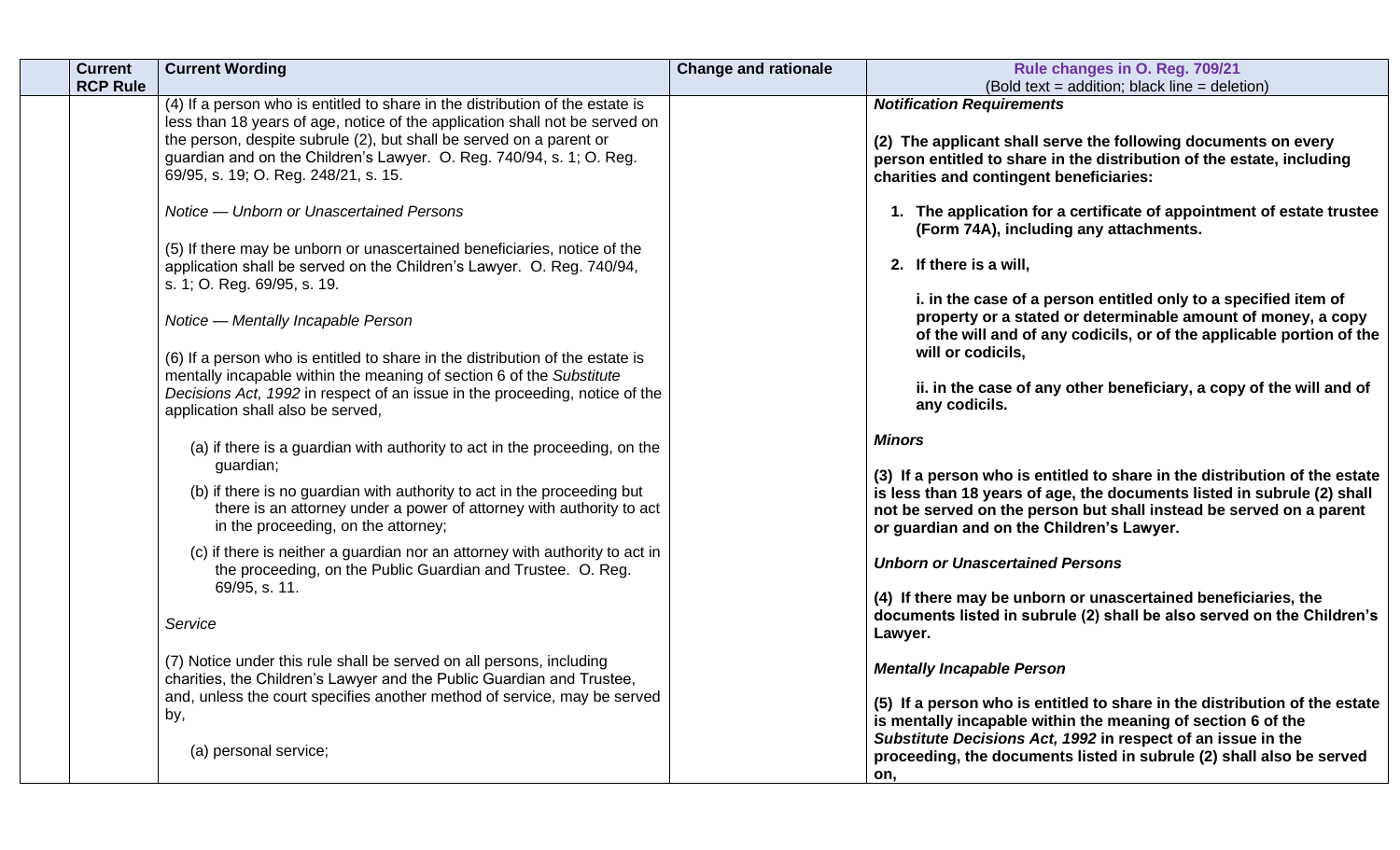| <b>Current</b>  | <b>Current Wording</b>                                                                                                                                                         | <b>Change and rationale</b> | Rule changes in O. Reg. 709/21                                                                                                                                                                                                                                                                                                                                                                                                                                                                              |
|-----------------|--------------------------------------------------------------------------------------------------------------------------------------------------------------------------------|-----------------------------|-------------------------------------------------------------------------------------------------------------------------------------------------------------------------------------------------------------------------------------------------------------------------------------------------------------------------------------------------------------------------------------------------------------------------------------------------------------------------------------------------------------|
| <b>RCP Rule</b> |                                                                                                                                                                                |                             | (Bold text = addition; black line = deletion)                                                                                                                                                                                                                                                                                                                                                                                                                                                               |
|                 | (b) e-mail, to the last e-mail address for service provided by the<br>person or, if no such e-mail address has been provided, to the<br>person's last known e-mail address; or |                             | (a) if there is a guardian with authority to act in the proceeding,<br>the guardian;                                                                                                                                                                                                                                                                                                                                                                                                                        |
|                 | (c) mail or courier, to the person's last known address. O. Reg.<br>690/20, s. 2.                                                                                              |                             | (b) if there is no guardian with authority to act in the proceeding<br>but there is an attorney under a power of attorney with authority to                                                                                                                                                                                                                                                                                                                                                                 |
|                 | Certificate                                                                                                                                                                    |                             | act in the proceeding, the attorney; or                                                                                                                                                                                                                                                                                                                                                                                                                                                                     |
|                 | (8) The certificate of appointment of estate trustee with a will shall be in<br>Form 74.13. O. Reg. 740/94, s. 1.                                                              |                             | (c) if there is neither a guardian nor an attorney with authority to<br>act in the proceeding, the Public Guardian and Trustee.                                                                                                                                                                                                                                                                                                                                                                             |
|                 | (9) The certificate of appointment of estate trustee with a will limited to                                                                                                    |                             | Service on Children's Lawyer, Public Guardian and Trustee                                                                                                                                                                                                                                                                                                                                                                                                                                                   |
|                 | the assets referred to in the will shall be in Form 74.13.1. O. Reg.<br>$653/00$ , s. 6 (2).                                                                                   |                             | (6) If under subrule (3), (4) or (5), the documents listed in subrule (2)<br>are required to be served on the Children's Lawyer or the Public<br>Guardian and Trustee and there is a will, the applicant will serve, in<br>addition to a copy of the will and of any codicils, a statement of the<br>estimated value of the interest in the estate of the adult described in<br>the application as lacking capacity or the minor, as the case may be,<br>if that value is not disclosed in the application. |
|                 |                                                                                                                                                                                |                             | <b>Method of Service</b>                                                                                                                                                                                                                                                                                                                                                                                                                                                                                    |
|                 |                                                                                                                                                                                |                             | (7) Documents to be served under this rule shall be served by,                                                                                                                                                                                                                                                                                                                                                                                                                                              |
|                 |                                                                                                                                                                                |                             | (a) personal service;                                                                                                                                                                                                                                                                                                                                                                                                                                                                                       |
|                 |                                                                                                                                                                                |                             | (b) e-mail, to the last e-mail address for service provided by the<br>person or, if no such e-mail address has been provided, to the<br>person's last known e-mail address; or                                                                                                                                                                                                                                                                                                                              |
|                 |                                                                                                                                                                                |                             | (c) mail or courier, to the person's last known address.                                                                                                                                                                                                                                                                                                                                                                                                                                                    |
|                 |                                                                                                                                                                                |                             | <b>CERTIFICATE OF APPOINTMENT OF ESTATE TRUSTEE WITH A WILL</b>                                                                                                                                                                                                                                                                                                                                                                                                                                             |
|                 |                                                                                                                                                                                |                             | <b>Material to Accompany Application</b>                                                                                                                                                                                                                                                                                                                                                                                                                                                                    |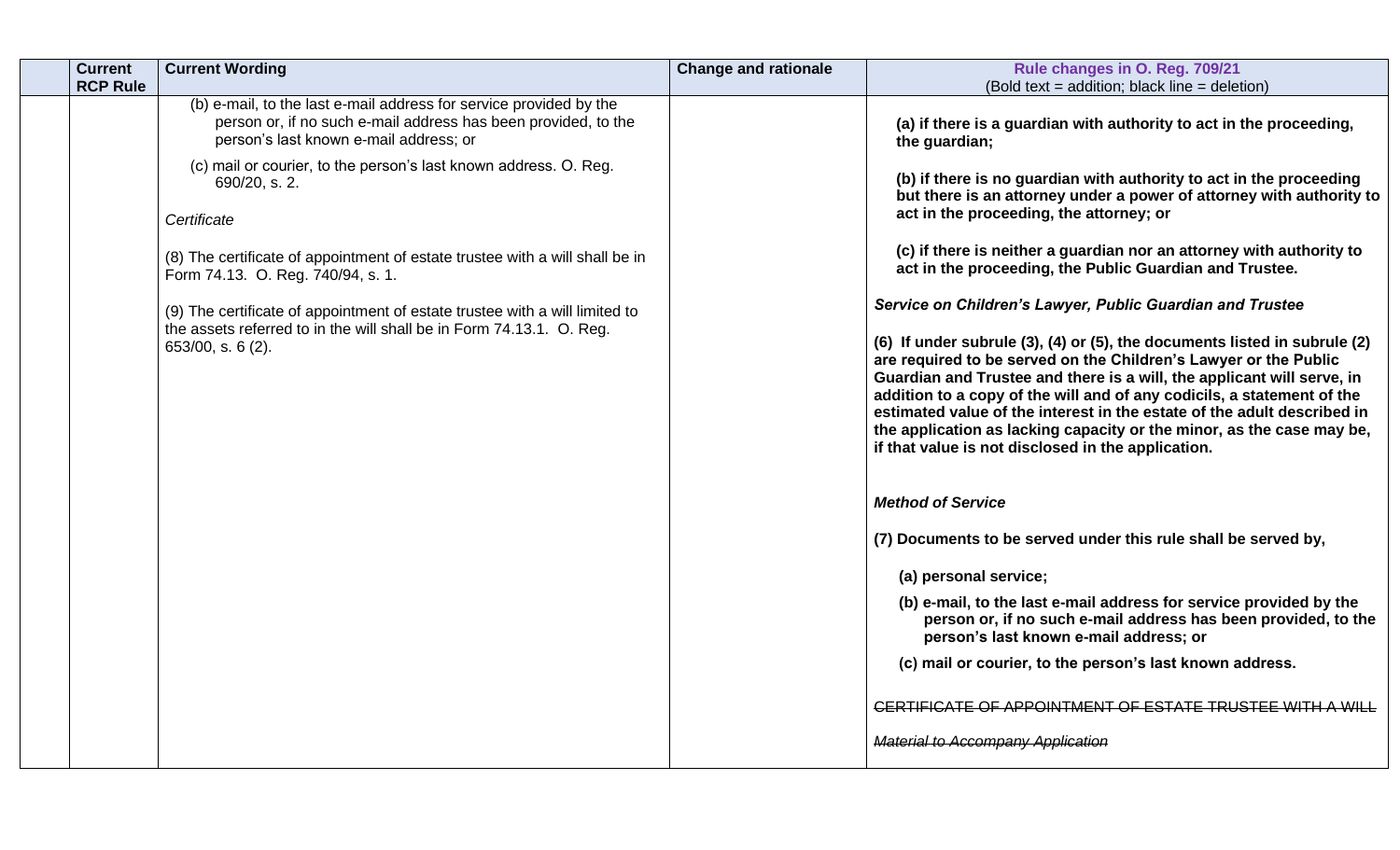| <b>Current</b>  | <b>Current Wording</b> | <b>Change and rationale</b> | Rule changes in O. Reg. 709/21                                                                                                                                                                                                                                                                                                                                                                                                              |
|-----------------|------------------------|-----------------------------|---------------------------------------------------------------------------------------------------------------------------------------------------------------------------------------------------------------------------------------------------------------------------------------------------------------------------------------------------------------------------------------------------------------------------------------------|
| <b>RCP Rule</b> |                        |                             | (Bold text = addition; black line = deletion)                                                                                                                                                                                                                                                                                                                                                                                               |
|                 |                        |                             | 74.04 (1) An application for a certificate of appointment of estate trustee                                                                                                                                                                                                                                                                                                                                                                 |
|                 |                        |                             | with a will (Form 74.4 or 74.5 or, if the application is for a certificate limited                                                                                                                                                                                                                                                                                                                                                          |
|                 |                        |                             | to the assets referred to in the will, Form 74.4.1 or 74.5.1) shall be                                                                                                                                                                                                                                                                                                                                                                      |
|                 |                        |                             | accompanied by,                                                                                                                                                                                                                                                                                                                                                                                                                             |
|                 |                        |                             | (a) the original of the will and of every codicil;                                                                                                                                                                                                                                                                                                                                                                                          |
|                 |                        |                             | (a.1) proof of death;                                                                                                                                                                                                                                                                                                                                                                                                                       |
|                 |                        |                             | (b) an affidavit (Form 74.6) attesting that notice of the application<br>(Form 74.7) has been served in accordance with subrules (2) to<br>$(7)$ ;                                                                                                                                                                                                                                                                                          |
|                 |                        |                             | (c) if the will or a codicil is not in holograph form,                                                                                                                                                                                                                                                                                                                                                                                      |
|                 |                        |                             | (i) an affidavit of execution (Form 74.8) of the will and of every<br>codicil or, if the will or a codicil contains an alteration,<br>erasure, obliteration or interlineation that has not been<br>attested, an affidavit as to the condition of the will or codicil<br>at the time of execution (Form 74.10), or                                                                                                                           |
|                 |                        |                             | (ii) if each of the witnesses to the will or the codicil has died or<br>cannot be found, such other evidence of due execution as<br>the court may require;                                                                                                                                                                                                                                                                                  |
|                 |                        |                             | (d) if the will or a codicil is in holograph form, an affidavit attesting that<br>the handwriting and signature in the will or codicil are those of the<br>deceased (Form 74.9);                                                                                                                                                                                                                                                            |
|                 |                        |                             | (e) REVOKED: O. Reg. 584/17, s. 8.                                                                                                                                                                                                                                                                                                                                                                                                          |
|                 |                        |                             | (f) a renunciation (Form 74.11) from every living person who is named<br>in the will or codicil as estate trustee who has not joined in the<br>application and is entitled to do so;                                                                                                                                                                                                                                                        |
|                 |                        |                             | (g) if the applicant is not named as an estate trustee in the will or<br>codicil, a consent to the applicant's appointment (Form 74.12 or, if<br>the application is for a certificate limited to the assets referred to in<br>the will, Form 74.12.1) by persons who are entitled to share in the<br>distribution of the estate and who together have a majority interest<br>in the value of the assets of the estate at the date of death; |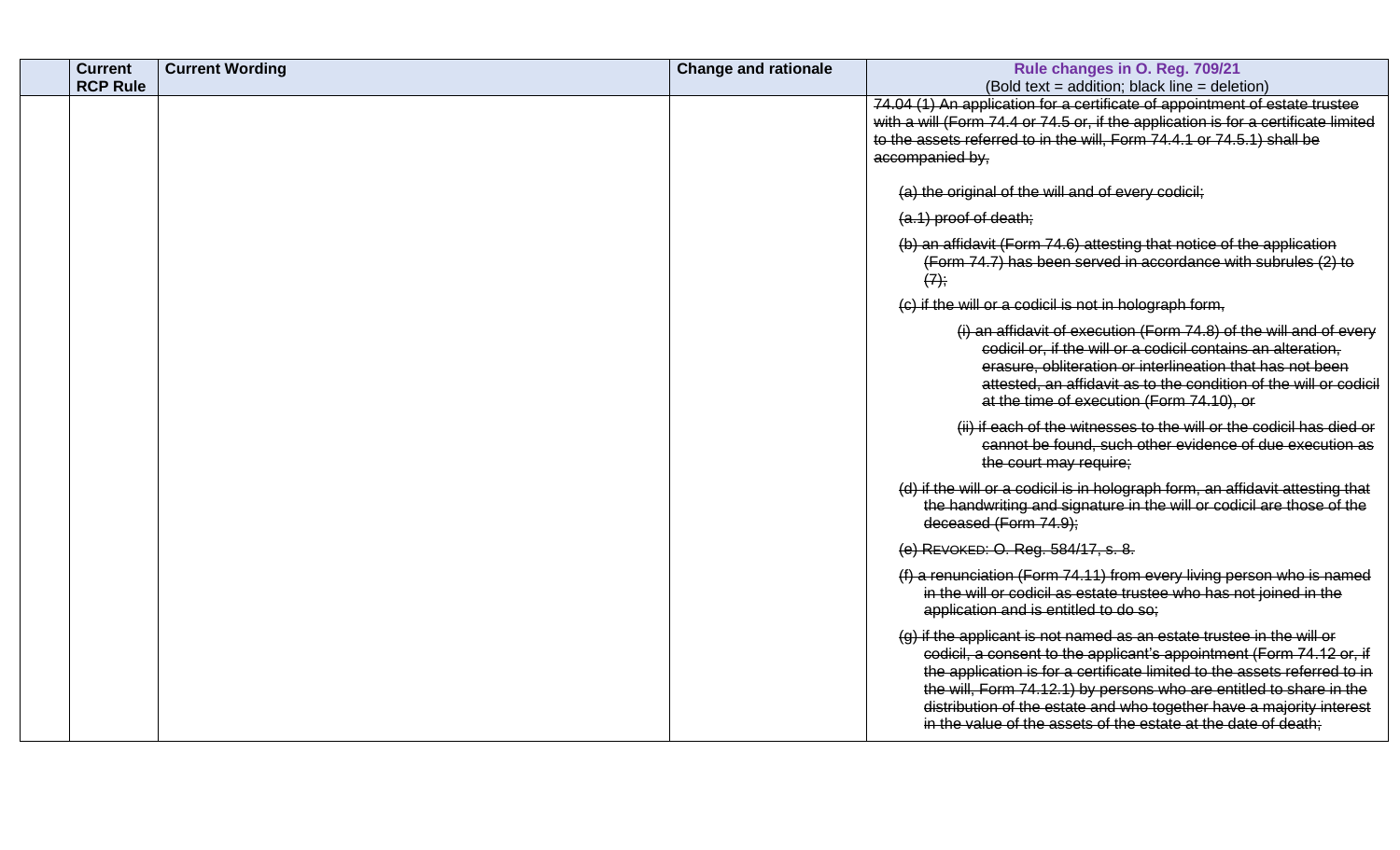| <b>Current</b>  | <b>Current Wording</b> | <b>Change and rationale</b> | Rule changes in O. Reg. 709/21                                                                                                                               |
|-----------------|------------------------|-----------------------------|--------------------------------------------------------------------------------------------------------------------------------------------------------------|
| <b>RCP Rule</b> |                        |                             | (Bold text = addition; black line = deletion)                                                                                                                |
|                 |                        |                             | (g.1) in the case of an application for a certificate of appointment of                                                                                      |
|                 |                        |                             | estate trustee with a will limited to the assets referred to in the will,                                                                                    |
|                 |                        |                             | a draft order (Form 74.13.2) granting the certificate of appointment;                                                                                        |
|                 |                        |                             | (h) the security required by the Estates Act, and                                                                                                            |
|                 |                        |                             | (i) such additional or other material as the court directs.                                                                                                  |
|                 |                        |                             | <b>Notice to Interested Persons</b>                                                                                                                          |
|                 |                        |                             | (2) Notice of the application shall be served on all persons entitled to share                                                                               |
|                 |                        |                             | in the distribution of the estate, including charities and contingent                                                                                        |
|                 |                        |                             | beneficiaries; however, notice need not be served on the applicant.                                                                                          |
|                 |                        |                             | (3) Revoked: O. Reg. 24/00, s. 12.                                                                                                                           |
|                 |                        |                             | Notice <i>Minor</i>                                                                                                                                          |
|                 |                        |                             | (4) If a person who is entitled to share in the distribution of the estate is<br>less than 18 years of age, notice of the application shall not be served on |
|                 |                        |                             | the person, despite subrule (2), but shall be served on a parent or<br>guardian and on the Children's Lawyer.                                                |
|                 |                        |                             | Notice — Unborn or Unascertained Persons                                                                                                                     |
|                 |                        |                             | (5) If there may be unborn or unascertained beneficiaries, notice of the<br>application shall be served on the Children's Lawyer.                            |
|                 |                        |                             | Notice - Mentally Incapable Person                                                                                                                           |
|                 |                        |                             | (6) If a person who is entitled to share in the distribution of the estate is                                                                                |
|                 |                        |                             | mentally incapable within the meaning of section 6 of the Substitute                                                                                         |
|                 |                        |                             | Decisions Act, 1992 in respect of an issue in the proceeding, notice of the<br>application shall also be served,                                             |
|                 |                        |                             | (a) if there is a guardian with authority to act in the proceeding, on the<br>guardian;                                                                      |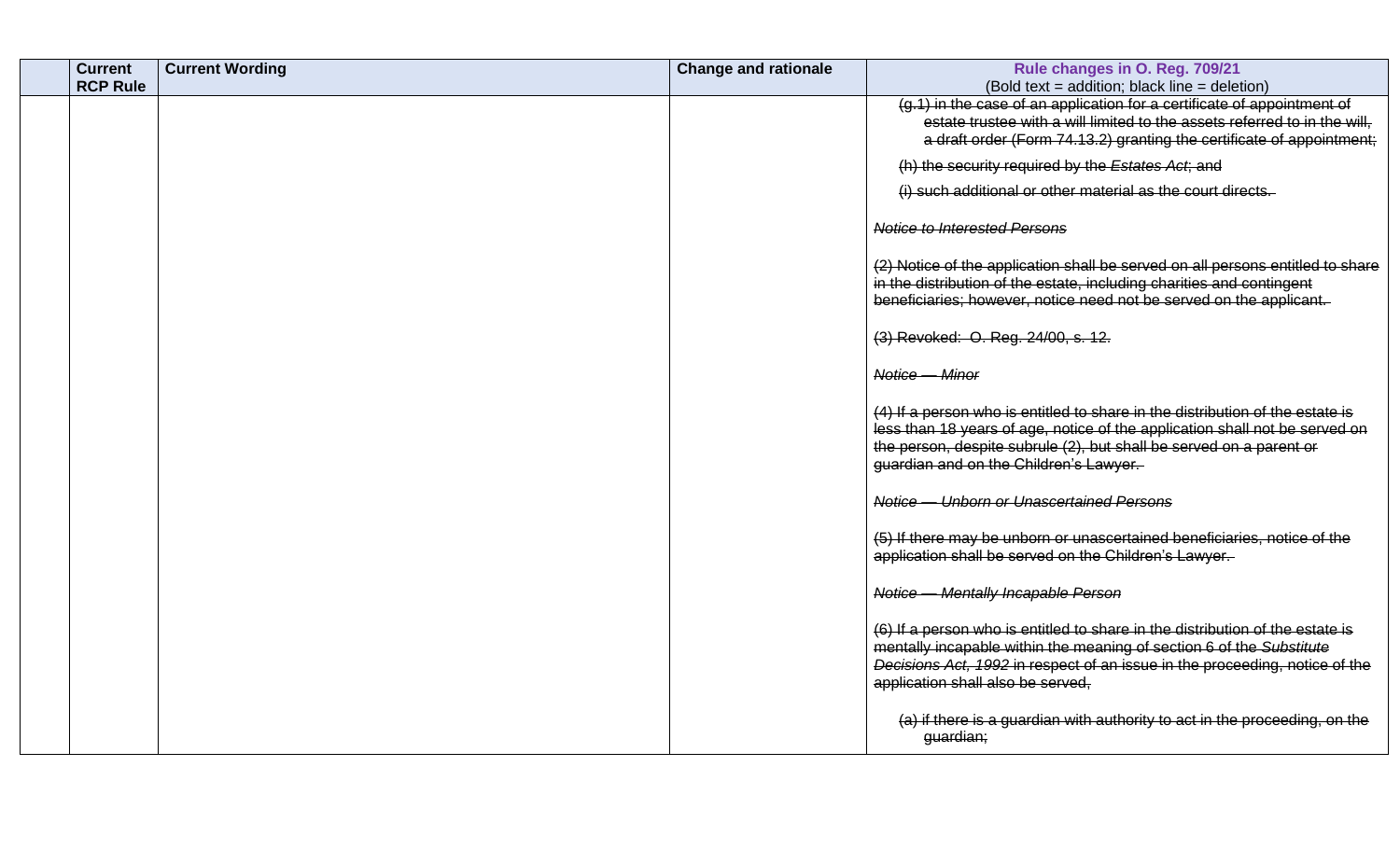| <b>Current</b><br><b>RCP Rule</b> | <b>Current Wording</b>                                                                                                                       | <b>Change and rationale</b>                         | Rule changes in O. Reg. 709/21<br>(Bold text = addition; black line = deletion)                                                                                                                                               |
|-----------------------------------|----------------------------------------------------------------------------------------------------------------------------------------------|-----------------------------------------------------|-------------------------------------------------------------------------------------------------------------------------------------------------------------------------------------------------------------------------------|
|                                   |                                                                                                                                              |                                                     | (b) if there is no guardian with authority to act in the proceeding but<br>there is an attorney under a power of attorney with authority to act<br>in the proceeding, on the attorney;                                        |
|                                   |                                                                                                                                              |                                                     | (c) if there is neither a guardian nor an attorney with authority to act in<br>the proceeding, on the Public Guardian and Trustee.                                                                                            |
|                                   |                                                                                                                                              |                                                     | Service                                                                                                                                                                                                                       |
|                                   |                                                                                                                                              |                                                     | (7) Notice under this rule shall be served on all persons, including<br>charities, the Children's Lawyer and the Public Guardian and Trustee, and,<br>unless the court specifies another method of service, may be served by, |
|                                   |                                                                                                                                              |                                                     | (a) personal service;                                                                                                                                                                                                         |
|                                   |                                                                                                                                              |                                                     | (b) e-mail, to the last e-mail address for service provided by the person<br>or, if no such e-mail address has been provided, to the person's<br>last known e-mail address; or                                                |
|                                   |                                                                                                                                              |                                                     | (c) mail or courier, to the person's last known address. O. Reg. 690/20,<br><del>s. 2.</del>                                                                                                                                  |
|                                   |                                                                                                                                              |                                                     | Certificate                                                                                                                                                                                                                   |
|                                   |                                                                                                                                              |                                                     | (8) The certificate of appointment of estate trustee with a will shall be in<br>Form 74.13.                                                                                                                                   |
|                                   |                                                                                                                                              |                                                     | (9) The certificate of appointment of estate trustee with a will limited to<br>the assets referred to in the will shall be in Form 74.13.1.                                                                                   |
| 6<br>74.05                        | CERTIFICATE OF APPOINTMENT OF ESTATE TRUSTEE WITHOUT A<br><b>WILL</b>                                                                        | Content of this rule moved<br>to remade Rule 74.04. | CERTIFICATE OF APPOINTMENT OF ESTATE TRUSTEE WITHOUT A<br><b>WILL</b>                                                                                                                                                         |
|                                   | Material to Accompany Application                                                                                                            |                                                     | <b>Material to Accompany Application</b>                                                                                                                                                                                      |
|                                   | 74.05 (1) An application for a certificate of appointment of estate trustee<br>without a will (Form 74.14 or 74.15) shall be accompanied by, |                                                     | 74.05 (1) An application for a certificate of appointment of estate trustee<br>without a will (Form 74.14 or 74.15) shall be accompanied by,                                                                                  |
|                                   | (0.a) proof of death;                                                                                                                        |                                                     | $(0.a)$ proof of death;                                                                                                                                                                                                       |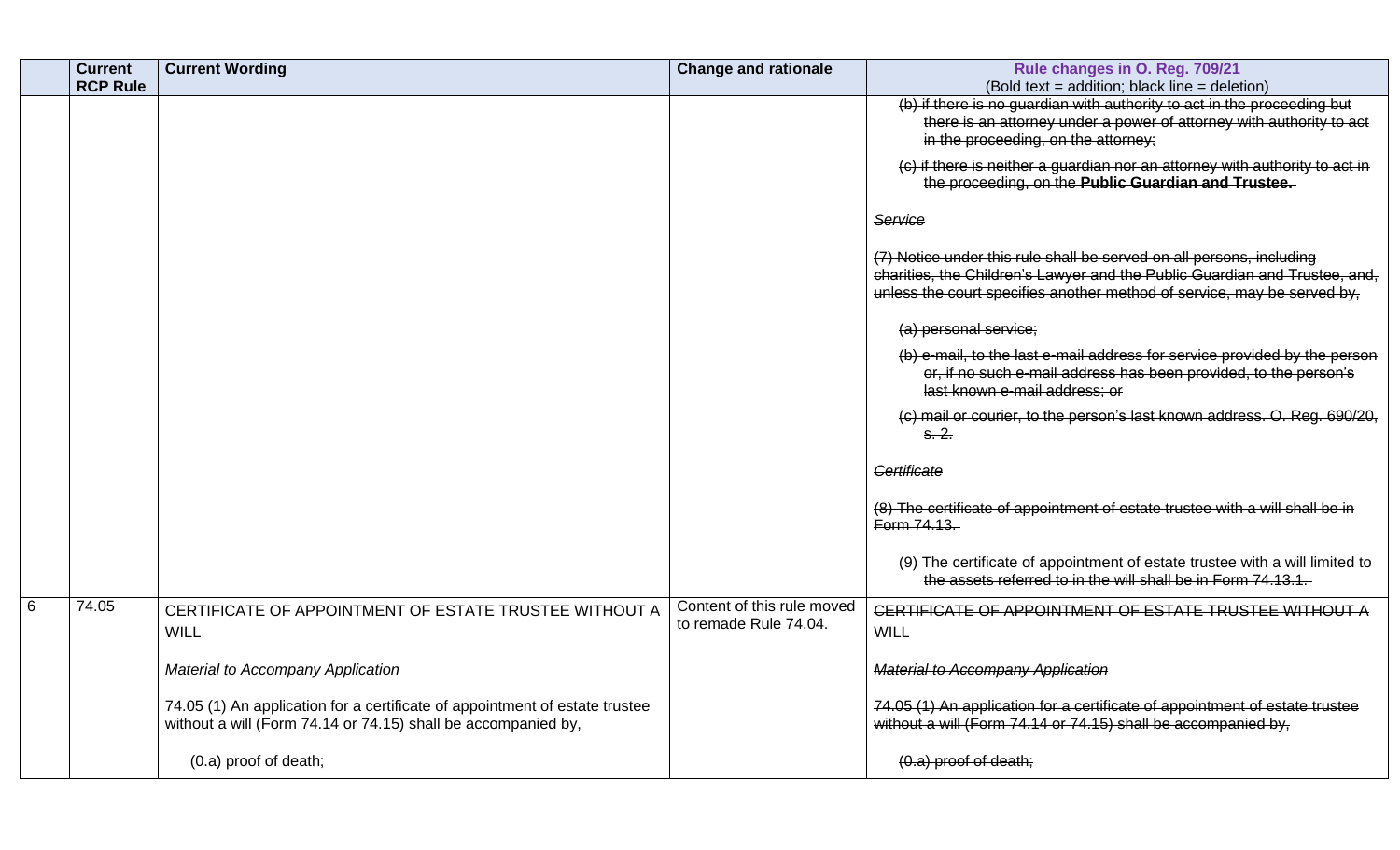| <b>Current</b><br><b>RCP Rule</b> | <b>Current Wording</b>                                                                                                                                                                                                                                                                                                                              | <b>Change and rationale</b> | Rule changes in O. Reg. 709/21<br>(Bold text = addition; black line = deletion)                                                                                                                                                                                                                                     |
|-----------------------------------|-----------------------------------------------------------------------------------------------------------------------------------------------------------------------------------------------------------------------------------------------------------------------------------------------------------------------------------------------------|-----------------------------|---------------------------------------------------------------------------------------------------------------------------------------------------------------------------------------------------------------------------------------------------------------------------------------------------------------------|
|                                   | (a) an affidavit (Form 74.16) attesting that notice of the application<br>(Form 74.17) has been served in accordance with subrules (2) to<br>(5);                                                                                                                                                                                                   |                             | (a) an affidavit (Form 74.16) attesting that notice of the application<br>(Form 74.17) has been served in accordance with subrules (2) to<br>$(5)$ ;                                                                                                                                                                |
|                                   | (b) a renunciation (Form 74.18) from every person who is entitled in<br>priority to be named as estate trustee and who has not joined in<br>the application;                                                                                                                                                                                        |                             | (b) a renunciation (Form 74.18) from every person who is entitled in<br>priority to be named as estate trustee and who has not joined in the<br>application;                                                                                                                                                        |
|                                   | (c) a consent to the applicant's appointment (Form 74.19) by persons<br>who are entitled to share in the distribution of the estate and who<br>together have a majority interest in the value of the assets of the<br>estate at the date of death;                                                                                                  |                             | (c) a consent to the applicant's appointment (Form 74.19) by persons<br>who are entitled to share in the distribution of the estate and who<br>together have a majority interest in the value of the assets of the<br>estate at the date of death;                                                                  |
|                                   | (d) the security required by the Estates Act, and                                                                                                                                                                                                                                                                                                   |                             | (d) the security required by the Estates Act, and                                                                                                                                                                                                                                                                   |
|                                   | (e) such additional or other material as the court directs. O. Reg.<br>740/94, s. 1; O. Reg. 193/15, s. 10.                                                                                                                                                                                                                                         |                             | (e) such additional or other material as the court directs.                                                                                                                                                                                                                                                         |
|                                   |                                                                                                                                                                                                                                                                                                                                                     |                             | <b>Notice to Interested Persons</b>                                                                                                                                                                                                                                                                                 |
|                                   | Notice to Interested Persons<br>(2) Notice of the application shall be served on all persons entitled to<br>share in the distribution of the estate; however, notice need not be served<br>on the applicant. O. Reg. 332/96, s. 2.                                                                                                                  |                             | (2) Notice of the application shall be served on all persons entitled to share<br>in the distribution of the estate; however, notice need not be served on the<br>applicant.<br>Notice - Minor                                                                                                                      |
|                                   | Notice - Minor                                                                                                                                                                                                                                                                                                                                      |                             |                                                                                                                                                                                                                                                                                                                     |
|                                   | (3) If a person who is entitled to share in the distribution of the estate is<br>less than 18 years of age, notice of the application shall not be served on<br>the person, despite subrule (2), but shall be served on a parent or<br>guardian and on the Children's Lawyer. O. Reg. 740/94, s. 1; O. Reg.<br>69/95, s. 19; O. Reg. 248/21, s. 15. |                             | (3) If a person who is entitled to share in the distribution of the estate is<br>less than 18 years of age, notice of the application shall not be served on<br>the person, despite subrule (2), but shall be served on a parent or<br>guardian and on the Children's Lawyer.<br>Notice - Mentally Incapable Person |
|                                   | Notice - Mentally Incapable Person<br>(4) If a person who is entitled to share in the distribution of the estate is<br>mentally incapable within the meaning of section 6 of the Substitute<br>Decisions Act, 1992 in respect of an issue in the proceeding, notice of the                                                                          |                             | (4) If a person who is entitled to share in the distribution of the estate is<br>mentally incapable within the meaning of section 6 of the Substitute<br>Decisions Act, 1992 in respect of an issue in the proceeding, notice of the<br>application shall also be served,                                           |
|                                   | application shall also be served,                                                                                                                                                                                                                                                                                                                   |                             | (a) if there is a guardian with authority to act in the proceeding, on the<br>guardian;                                                                                                                                                                                                                             |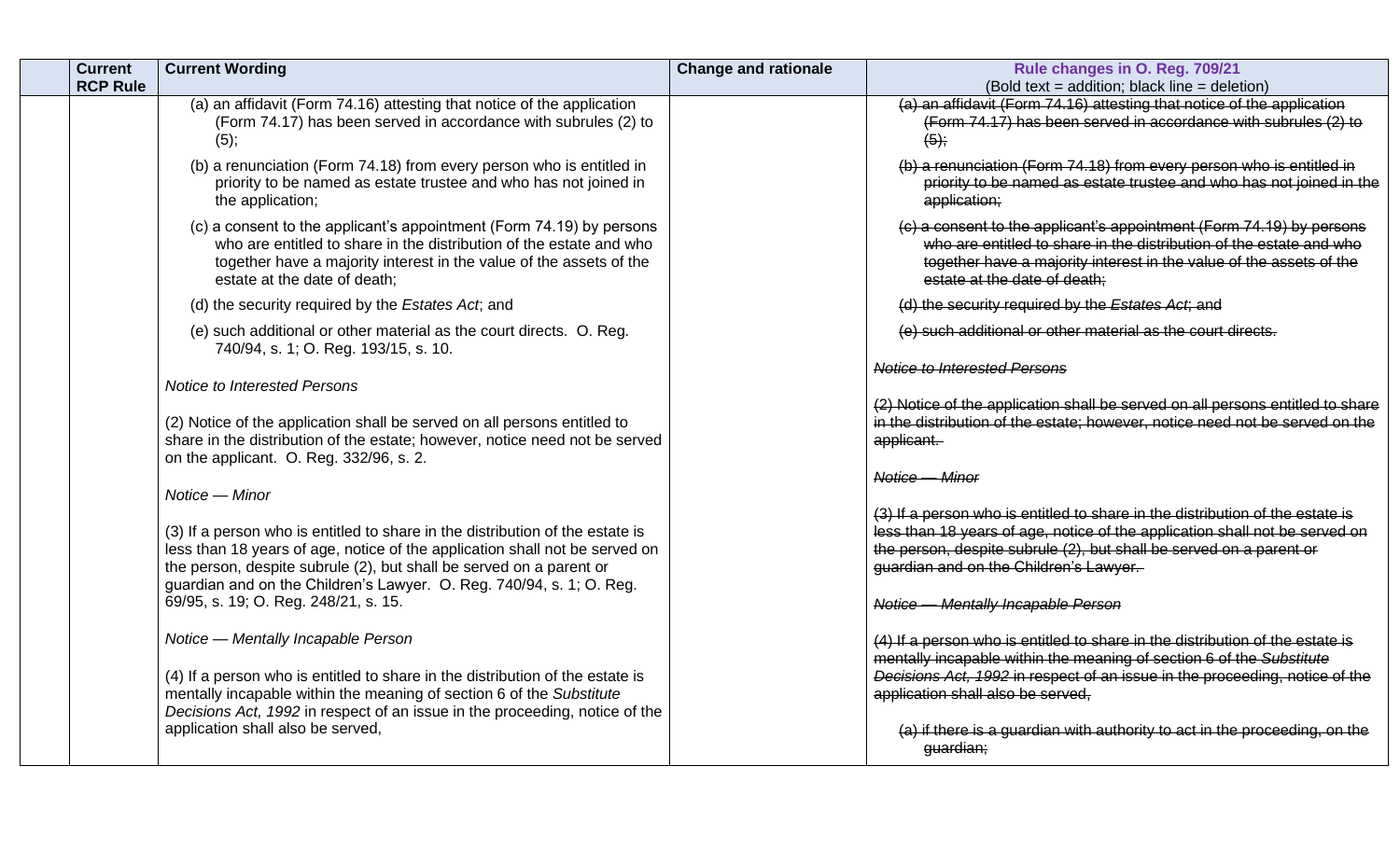| <b>Current</b>  | <b>Current Wording</b>                                                                                                                                                                                                                                                                                                                                                                                                                                                                                                                                                                                            | <b>Change and rationale</b>                                                                                                                                   | Rule changes in O. Reg. 709/21                                                                                                                                                                                                                                                                                                                                                                                                                                                                                                                                                                                 |
|-----------------|-------------------------------------------------------------------------------------------------------------------------------------------------------------------------------------------------------------------------------------------------------------------------------------------------------------------------------------------------------------------------------------------------------------------------------------------------------------------------------------------------------------------------------------------------------------------------------------------------------------------|---------------------------------------------------------------------------------------------------------------------------------------------------------------|----------------------------------------------------------------------------------------------------------------------------------------------------------------------------------------------------------------------------------------------------------------------------------------------------------------------------------------------------------------------------------------------------------------------------------------------------------------------------------------------------------------------------------------------------------------------------------------------------------------|
| <b>RCP Rule</b> | (a) if there is a guardian with authority to act in the proceeding, on the<br>guardian;<br>(b) if there is no guardian with authority to act in the proceeding but<br>there is an attorney under a power of attorney with authority to act<br>in the proceeding, on the attorney;<br>(c) if there is neither a guardian nor an attorney with authority to act in<br>the proceeding, on the Public Guardian and Trustee. O. Reg.<br>69/95, s. 12.<br>Service<br>(5) Notice under this rule shall be served on all persons, including the<br>Children's Lawyer and the Public Guardian and Trustee, and, unless the |                                                                                                                                                               | (Bold text = addition; black line = deletion)<br>(b) if there is no guardian with authority to act in the proceeding but<br>there is an attorney under a power of attorney with authority to act<br>in the proceeding, on the attorney;<br>(c) if there is neither a guardian nor an attorney with authority to act in<br>the proceeding, on the Public Guardian and Trustee.<br>Service<br>(5) Notice under this rule shall be served on all persons, including the<br>Children's Lawyer and the Public Guardian and Trustee, and, unless the<br>court specifies another method of service, may be served by, |
|                 | court specifies another method of service, may be served by,<br>(a) personal service;<br>(b) e-mail, to the last e-mail address for service provided by the<br>person or, if no such e-mail address has been provided, to the<br>person's last known e-mail address; or<br>(c) mail or courier, to the person's last known address. O. Reg.<br>690/20, s. 3.                                                                                                                                                                                                                                                      |                                                                                                                                                               | (a) personal service;<br>(b) e-mail, to the last e-mail address for service provided by the person<br>or, if no such e-mail address has been provided, to the person's<br>last known e-mail address; or<br>(c) mail or courier, to the person's last known address.                                                                                                                                                                                                                                                                                                                                            |
|                 | Certificate<br>(6) The certificate of appointment of estate trustee without a will shall be                                                                                                                                                                                                                                                                                                                                                                                                                                                                                                                       |                                                                                                                                                               | Certificate<br>(6) The certificate of appointment of estate trustee without a will shall be in                                                                                                                                                                                                                                                                                                                                                                                                                                                                                                                 |
| 74.05.1         | in Form 74.20. O. Reg. 740/94, s. 1.<br>CERTIFICATE OF APPOINTMENT OF FOREIGN ESTATE TRUSTEE'S<br>NOMINEE AS ESTATE TRUSTEE WITHOUT A WILL<br>Material to Accompany Application                                                                                                                                                                                                                                                                                                                                                                                                                                   | Reference to Form<br>74.20.3 replaced by Form<br>74C since that form<br>includes the contents of<br>Form 74.20.3.<br>Reference to Form<br>74.20.2 replaced by | Form 74.20. O. Reg. 740/94, s. 1.<br>CERTIFICATE OF APPOINTMENT OF FOREIGN ESTATE TRUSTEE'S<br>NOMINEE AS ESTATE TRUSTEE WITHOUT A WILL<br><b>Material to Accompany Application</b>                                                                                                                                                                                                                                                                                                                                                                                                                            |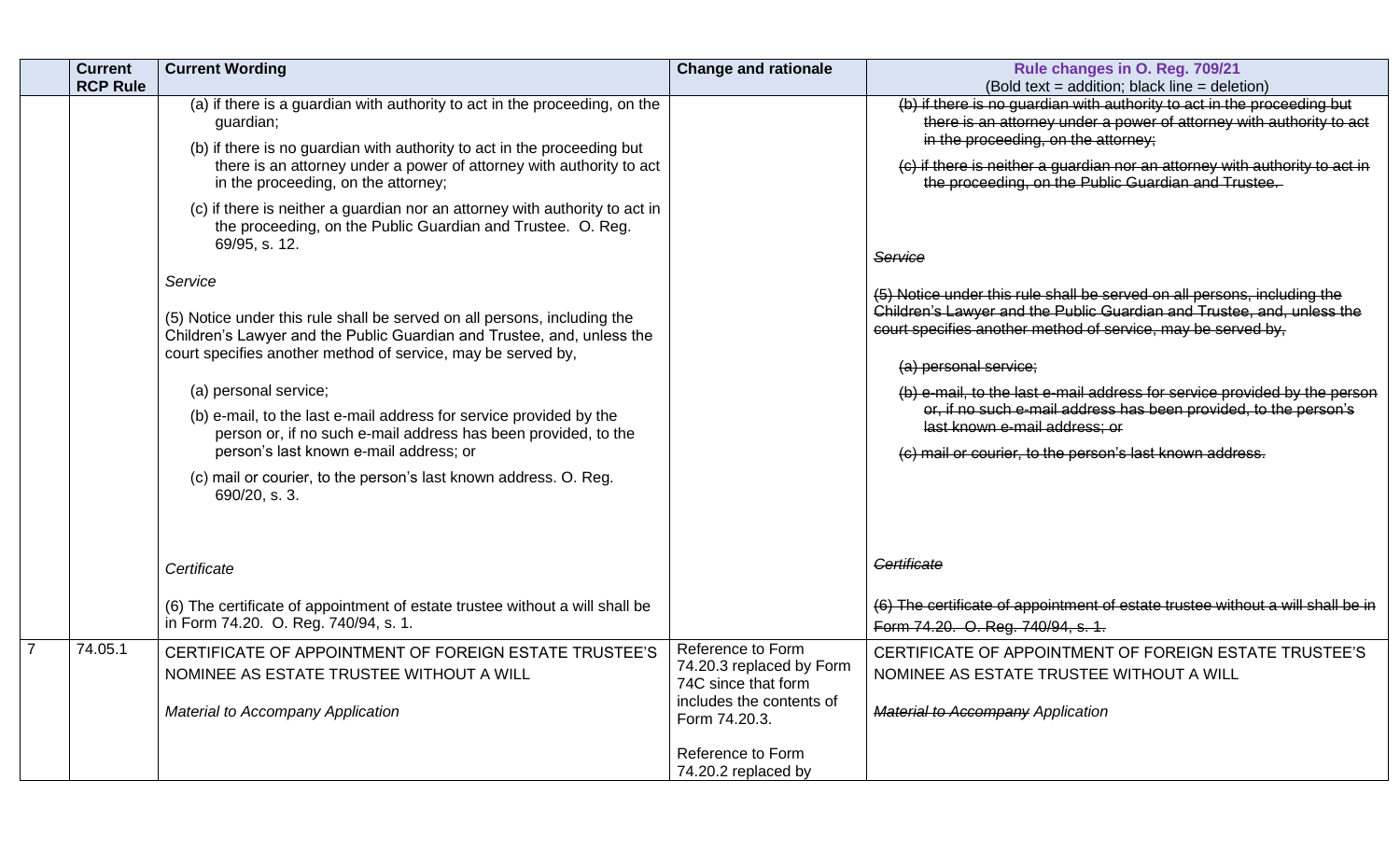|   | <b>Current</b><br><b>RCP Rule</b> | <b>Current Wording</b>                                                                                                                                                                                                                                                                                                                                     | <b>Change and rationale</b>                                                           | Rule changes in O. Reg. 709/21<br>(Bold text = addition; black line = deletion)                                                                                                                                                                                                                                                                                                                          |
|---|-----------------------------------|------------------------------------------------------------------------------------------------------------------------------------------------------------------------------------------------------------------------------------------------------------------------------------------------------------------------------------------------------------|---------------------------------------------------------------------------------------|----------------------------------------------------------------------------------------------------------------------------------------------------------------------------------------------------------------------------------------------------------------------------------------------------------------------------------------------------------------------------------------------------------|
|   |                                   | 74.05.1 (1) An application for a certificate of appointment of a foreign<br>estate trustee's nominee as estate trustee without a will (Form 74.20.1)<br>shall be accompanied by,                                                                                                                                                                           | reference to Form 74K<br>since that form includes<br>the contents of Form<br>74.20.1. | 74.05.1 (1) An application for a certificate of appointment of a foreign<br>estate trustee's nominee as estate trustee without a will shall be in Form<br>74J and (Form 74.20.1) shall be accompanied by,                                                                                                                                                                                                |
|   |                                   | (a) a nomination (Form 74.20.2) of the applicant by the estate trustee<br>appointed in the jurisdiction where the deceased was domiciled at<br>the date of death;                                                                                                                                                                                          |                                                                                       | (a) a nomination (Form 74K 74.20.2) of the applicant by the estate<br>trustee appointed in the jurisdiction where the deceased was<br>domiciled at the date of death;                                                                                                                                                                                                                                    |
|   |                                   | (b) a copy of the document appointing the foreign estate trustee,<br>certified under the seal of the court that granted it;                                                                                                                                                                                                                                |                                                                                       | (b) a copy of the document appointing the foreign estate trustee,<br>certified under the seal of the court that granted it;                                                                                                                                                                                                                                                                              |
|   |                                   | (c) a certificate under the seal of the court that granted the foreign<br>document, issued within a reasonable amount of time before the<br>date of the application and stating that the foreign document<br>remains effective as of the date of the certificate;                                                                                          |                                                                                       | (c) a certificate under the seal of the court that granted the foreign<br>document, issued within a reasonable amount of time before the<br>date of the application and stating that the foreign document<br>remains effective as of the date of the certificate;                                                                                                                                        |
|   |                                   | (d) the security required by the Estates Act, and                                                                                                                                                                                                                                                                                                          |                                                                                       | (d) any security required by the Estates Act, and                                                                                                                                                                                                                                                                                                                                                        |
|   |                                   | (e) such additional or other material as the court directs. O. Reg.<br>332/96, s. 3.                                                                                                                                                                                                                                                                       |                                                                                       | (e) such additional or other material as the court directs.                                                                                                                                                                                                                                                                                                                                              |
|   |                                   | Certificate                                                                                                                                                                                                                                                                                                                                                |                                                                                       | Certificate                                                                                                                                                                                                                                                                                                                                                                                              |
|   |                                   | (2) The certificate of appointment of a foreign estate trustee's nominee as<br>estate trustee without a will shall be in Form 74.20.3. O. Reg. 332/96,<br>s. 3.                                                                                                                                                                                            |                                                                                       | (2) The certificate of appointment of a foreign estate trustee's nominee as<br>estate trustee without a will shall be in Form 74C 74.20.3.                                                                                                                                                                                                                                                               |
| 8 | 74.06                             | CERTIFICATE OF APPOINTMENT OF SUCCEEDING ESTATE<br><b>TRUSTEE WITH A WILL</b>                                                                                                                                                                                                                                                                              | References to existing<br>forms replaced by<br>references to the new                  | CERTIFICATE OF APPOINTMENT OF SUCCEEDING ESTATE<br><b>TRUSTEE WITH A WILL</b>                                                                                                                                                                                                                                                                                                                            |
|   |                                   | 74.06 (1) An application for a certificate of appointment of estate trustee<br>to succeed an estate trustee with a will (Form 74.21 or, if the application<br>is for a certificate limited to the assets referred to in the will, Form<br>74.21.1) shall be accompanied by,<br>(a) the original certificate of appointment or, if the original certificate | forms that include the<br>contents of the existing<br>forms.                          | <b>Application</b><br>74.06 (1) An application for a certificate of appointment of estate trustee to<br>succeed an estate trustee with a will (Form 74.21 or, if the application is for<br>a certificate of appointment as estate trustee to succeed an estate<br>trustee with a will limited to the assets referred to in the will shall be in<br>Form 74J, and (Form 74.21.1) shall be accompanied by, |
|   |                                   | has been lost, a copy of it certified by the court;<br>(b) a renunciation (Form 74.11) from every living person who is<br>named in the will or codicil as an estate trustee and who has not<br>joined in the application and is entitled to do so;                                                                                                         |                                                                                       | (a) the original certificate of appointment or, if the original certificate<br>has been lost, a copy of it certified by the court;                                                                                                                                                                                                                                                                       |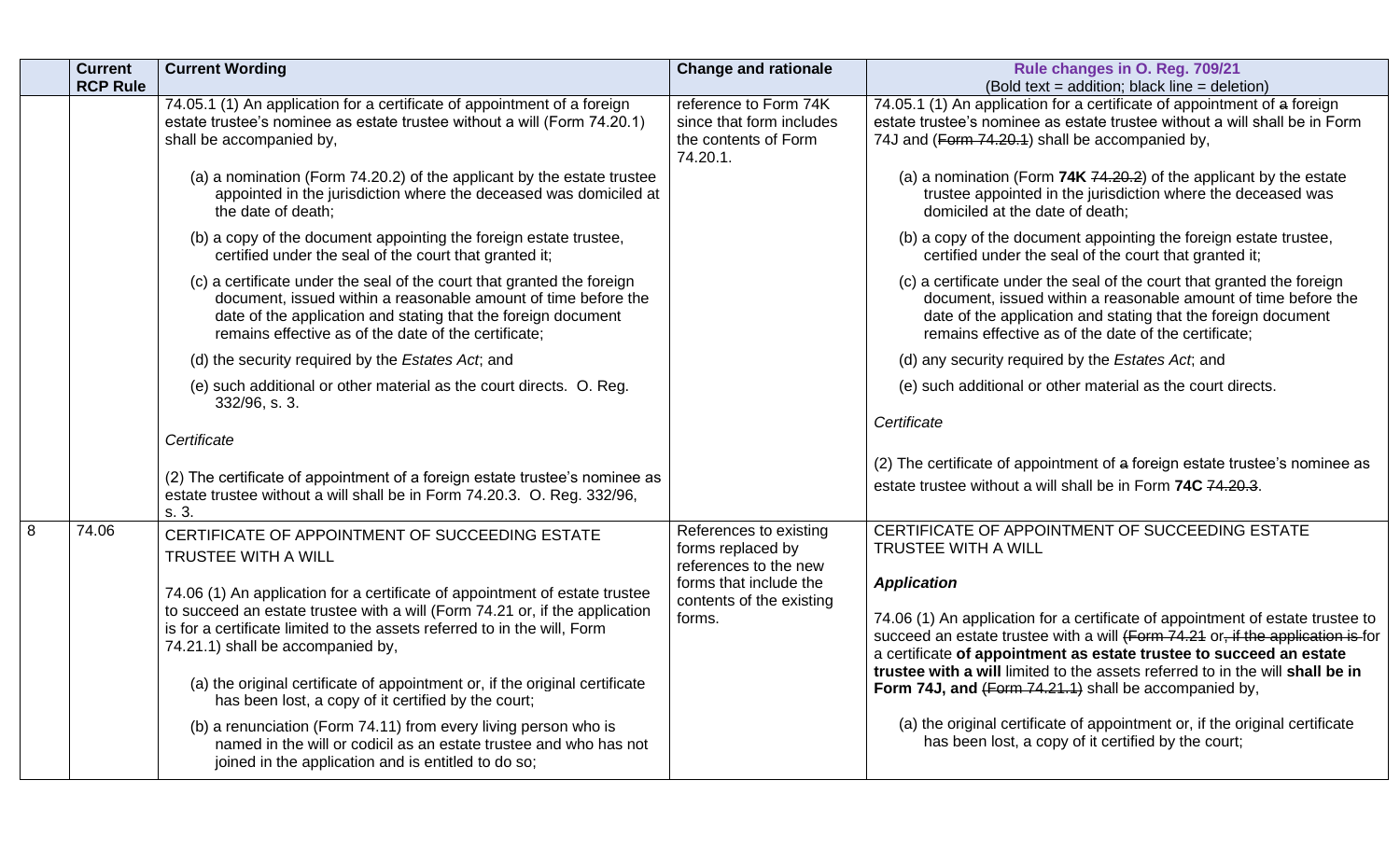|   | <b>Current</b><br><b>RCP Rule</b> | <b>Current Wording</b>                                                                                                                                                                                                                                                                                                                                                                                                                                                                                                                                                                                                                                                                                                                                                                                                                                                                                                                                                                                                                                                                                                                                                                                                                      | <b>Change and rationale</b>       | Rule changes in O. Reg. 709/21                                                                                                                                                                                                                                                                                                                                                                                                                                                                                                                                                                                                                                                                                                                                                                                                                                                                                                                                                                                                                                                                                                                                                                     |
|---|-----------------------------------|---------------------------------------------------------------------------------------------------------------------------------------------------------------------------------------------------------------------------------------------------------------------------------------------------------------------------------------------------------------------------------------------------------------------------------------------------------------------------------------------------------------------------------------------------------------------------------------------------------------------------------------------------------------------------------------------------------------------------------------------------------------------------------------------------------------------------------------------------------------------------------------------------------------------------------------------------------------------------------------------------------------------------------------------------------------------------------------------------------------------------------------------------------------------------------------------------------------------------------------------|-----------------------------------|----------------------------------------------------------------------------------------------------------------------------------------------------------------------------------------------------------------------------------------------------------------------------------------------------------------------------------------------------------------------------------------------------------------------------------------------------------------------------------------------------------------------------------------------------------------------------------------------------------------------------------------------------------------------------------------------------------------------------------------------------------------------------------------------------------------------------------------------------------------------------------------------------------------------------------------------------------------------------------------------------------------------------------------------------------------------------------------------------------------------------------------------------------------------------------------------------|
|   |                                   | (c) if the applicant is not named as an estate trustee in the will or<br>codicil, a consent (Form 74.22 or, if the application is for a<br>certificate limited to the assets referred to in the will, Form<br>74.22.1) to the application by persons who are entitled to share in<br>the distribution of the remaining estate and who together have a<br>majority interest in the value of the assets remaining in the estate<br>at the date of the application;<br>(c.1) in the case of an application for a certificate of appointment of<br>succeeding estate trustee with a will limited to the assets referred<br>to in the will, a draft order (Form 74.13.2) granting the certificate<br>of appointment;<br>(d) the security required by the Estates Act; and<br>(e) such additional or other material as the court directs. O. Reg.<br>484/94, s. 12; O. Reg. 55/12, s. 10 (1-3).<br>(2) The certificate of appointment of succeeding estate trustee with a will<br>shall be in Form 74.23. O. Reg. 484/94, s. 12; O. Reg. 55/12, s. 10 (4).<br>(3) The certificate of appointment of succeeding estate trustee with a will<br>limited to the assets referred to in the will shall be in Form<br>74.23.1. O. Reg. 55/12, s. 10 (5). |                                   | (Bold text = addition; black line = deletion)<br>(b) a renunciation (Form 74G 74.11) from every living person who is<br>named in the will or codicil as an estate trustee and who has not<br>joined in the application and is entitled to do so;<br>(c) if the applicant is not named as an estate trustee in the will or<br>codicil, a consent (Form 74H 74.22 or, if the application is for a<br>certificate limited to the assets referred to in the will, Form 74.22.1)<br>to the application by persons who are entitled to share in the<br>distribution of the remaining estate and who together have a<br>majority interest in the value of the assets remaining in the estate<br>at the date of the application;<br>(d) in the case of an application for a certificate of appointment of<br>succeeding estate trustee with a will limited to the assets referred<br>to in the will, a draft order (Form 74I 74.13.2) granting the<br>certificate of appointment;<br>(e) the security required by the Estates Act, and<br>(f) such additional or other material as the court directs.<br><b>Certificate</b><br>(2) The certificate of appointment of succeeding estate trustee with a will |
|   |                                   |                                                                                                                                                                                                                                                                                                                                                                                                                                                                                                                                                                                                                                                                                                                                                                                                                                                                                                                                                                                                                                                                                                                                                                                                                                             |                                   | or certificate of appointment of succeeding estate trustee with a will<br>limited to the assets referred to in the will shall be in Form 74C 74.23.<br>(3) The certificate of appointment of succeeding estate trustee with a will<br>limited to the assets referred to in the will shall be in Form 74.23.1.                                                                                                                                                                                                                                                                                                                                                                                                                                                                                                                                                                                                                                                                                                                                                                                                                                                                                      |
| 9 | 74.07                             | CERTIFICATE OF APPOINTMENT OF SUCCEEDING ESTATE<br>TRUSTEE WITHOUT A WILL<br>74.07 (1) An application for a certificate of appointment of estate trustee                                                                                                                                                                                                                                                                                                                                                                                                                                                                                                                                                                                                                                                                                                                                                                                                                                                                                                                                                                                                                                                                                    | Reference to new form<br>numbers. | CERTIFICATE OF APPOINTMENT OF SUCCEEDING ESTATE<br>TRUSTEE WITHOUT A WILL<br>74.07 (1) An application for a certificate of appointment of estate trustee to                                                                                                                                                                                                                                                                                                                                                                                                                                                                                                                                                                                                                                                                                                                                                                                                                                                                                                                                                                                                                                        |
|   |                                   | to succeed an estate trustee without a will (Form 74.24) shall be<br>accompanied by,<br>(a) the original certificate of appointment or, if the original certificate<br>has been lost, a copy of it certified by the court;                                                                                                                                                                                                                                                                                                                                                                                                                                                                                                                                                                                                                                                                                                                                                                                                                                                                                                                                                                                                                  |                                   | succeed an estate trustee without a will shall be in Form 74J, and (Form<br>74.24) shall be accompanied by,<br>(a) the original certificate of appointment or, if the original certificate<br>has been lost, a copy of it certified by the court;                                                                                                                                                                                                                                                                                                                                                                                                                                                                                                                                                                                                                                                                                                                                                                                                                                                                                                                                                  |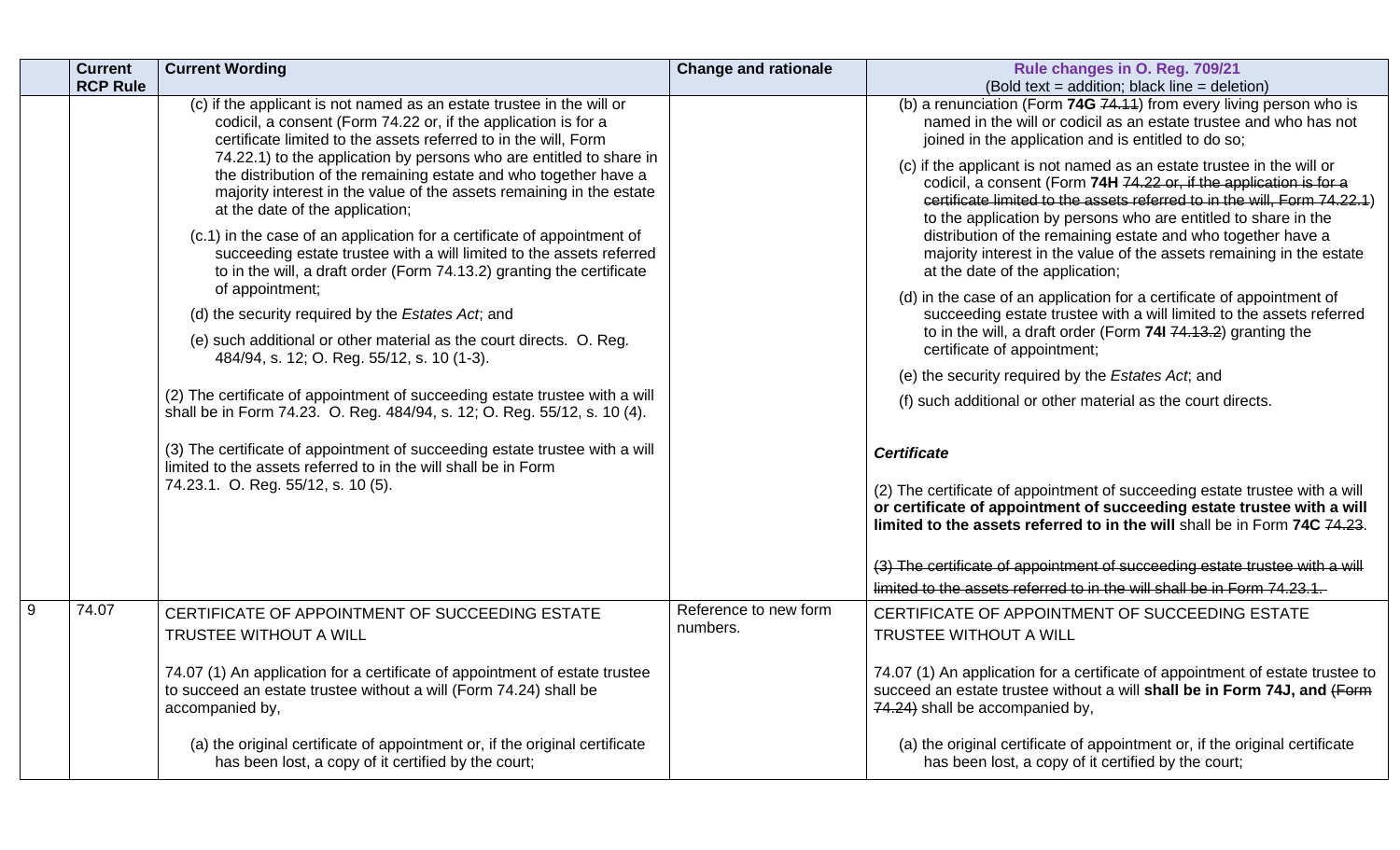|    | <b>Current</b><br><b>RCP Rule</b> | <b>Current Wording</b>                                                                                                                                                                                                                                                                                                 | <b>Change and rationale</b>      | Rule changes in O. Reg. 709/21<br>(Bold text = addition; black line = deletion)                                                                                                                                                                                                                                                                  |
|----|-----------------------------------|------------------------------------------------------------------------------------------------------------------------------------------------------------------------------------------------------------------------------------------------------------------------------------------------------------------------|----------------------------------|--------------------------------------------------------------------------------------------------------------------------------------------------------------------------------------------------------------------------------------------------------------------------------------------------------------------------------------------------|
|    |                                   | (b) a consent (Form 74.25) to the application by persons who are<br>entitled to share in the distribution of the remaining estate and<br>who together have a majority interest in the value of the assets<br>remaining in the estate at the date of the application;                                                   |                                  | (b) a consent (Form $74H$ $74.25$ ) to the application by persons who are<br>entitled to share in the distribution of the remaining estate and who<br>together have a majority interest in the value of the assets<br>remaining in the estate at the date of the application;                                                                    |
|    |                                   | (c) the security required by the Estates Act, and                                                                                                                                                                                                                                                                      |                                  | (c) the security required by the Estates Act; and                                                                                                                                                                                                                                                                                                |
|    |                                   | (d) such additional or other material as the court directs. O. Reg.<br>484/94, s. 12.                                                                                                                                                                                                                                  |                                  | (d) such additional or other material as the court directs. O. Reg.<br>484/94, s. 12.                                                                                                                                                                                                                                                            |
|    |                                   | (2) The certificate of appointment of succeeding estate trustee without a<br>will shall be in Form 74.26. O. Reg. 484/94, s. 12; O. Reg. 55/12, s. 11.                                                                                                                                                                 |                                  | (2) The certificate of appointment of succeeding estate trustee without a<br>will shall be in Form 74C 74.26.                                                                                                                                                                                                                                    |
| 10 | 74.08                             | CONFIRMATION BY RESEALING OF APPOINTMENT OF ESTATE<br>TRUSTEE WITH OR WITHOUT A WILL                                                                                                                                                                                                                                   | Reference to new form<br>number. | CONFIRMATION BY RESEALING OF APPOINTMENT OF ESTATE<br>TRUSTEE WITH OR WITHOUT A WILL                                                                                                                                                                                                                                                             |
|    |                                   | 74.08 (1) An application for confirmation by resealing of the appointment<br>of an estate trustee with or without a will that was granted by a court of<br>competent jurisdiction in the United Kingdom, in a province or territory of<br>Canada or in any British possession (Form 74.27) shall be accompanied<br>by, |                                  | 74.08 (1) An application for confirmation by resealing of the appointment of<br>an estate trustee with or without a will that was granted by a court of<br>competent jurisdiction in the United Kingdom, in a province or territory of<br>Canada or in any British possession shall be in Form 74J, and (Form<br>74.27) shall be accompanied by, |
|    |                                   | (a) two certified copies of the document under the seal of the court<br>that granted it, or the original document and one certified copy<br>under the seal of the court that granted it;                                                                                                                               |                                  | (a) two certified copies of the document under the seal of the court that<br>granted it, or the original document and one certified copy under<br>the seal of the court that granted it;                                                                                                                                                         |
|    |                                   | (b) the security required by the Estates Act, and                                                                                                                                                                                                                                                                      |                                  | (b) the security required by the Estates Act, and                                                                                                                                                                                                                                                                                                |
|    |                                   | (c) such additional or other material as the court directs. O. Reg.<br>484/94, s. 12; O. Reg. 740/94, s. 2; O. Reg. 653/00, s. 7.                                                                                                                                                                                      |                                  | (c) such additional or other material as the court directs.                                                                                                                                                                                                                                                                                      |
|    |                                   | (2) A confirmation by resealing of the appointment of an estate trustee<br>with or without a will shall be in Form 74.28. O. Reg. 484/94, s. 12.                                                                                                                                                                       |                                  | (2) A confirmation by resealing of the appointment of an estate trustee with<br>or without a will shall be in Form 74C 74.28.                                                                                                                                                                                                                    |
| 11 | 74.09                             | CERTIFICATE OF ANCILLARY APPOINTMENT OF ESTATE TRUSTEE<br><b>WITH A WILL</b>                                                                                                                                                                                                                                           | Reference to new form<br>number. | CERTIFICATE OF ANCILLARY APPOINTMENT OF ESTATE TRUSTEE<br><b>WITH A WILL</b>                                                                                                                                                                                                                                                                     |
|    |                                   | 74.09 (1) An application for a certificate of ancillary appointment of an<br>estate trustee with a will where the applicant has been appointed by a                                                                                                                                                                    |                                  | 74.09 (1) An application for a certificate of ancillary appointment of an<br>estate trustee with a will where the applicant has been appointed by a<br>court having jurisdiction outside Ontario, other than a jurisdiction referred                                                                                                             |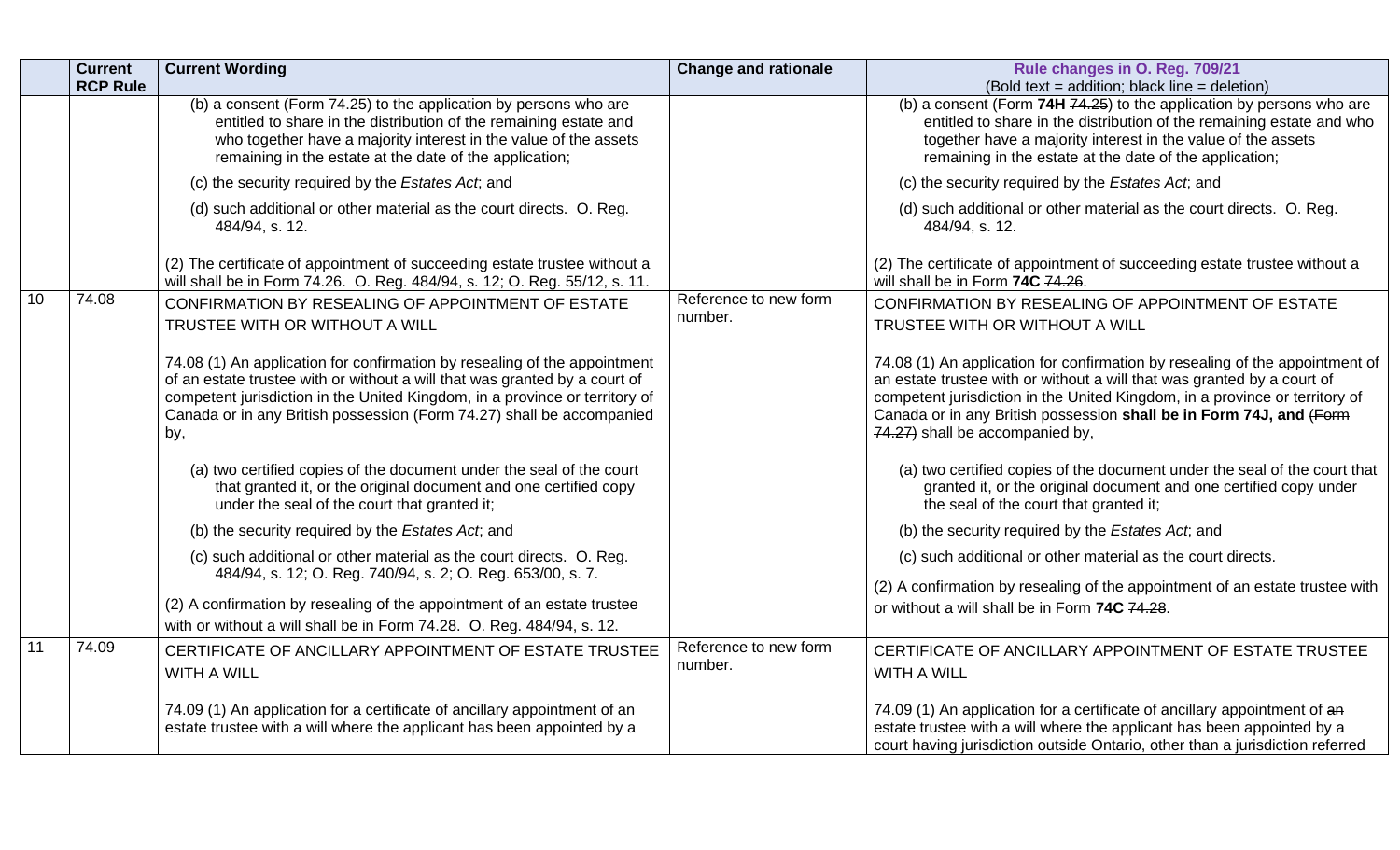|                 | <b>Current</b><br><b>RCP Rule</b> | <b>Current Wording</b>                                                                                                                                                                                                                                                                                                                                                                                                                                                                                                                                              | <b>Change and rationale</b>      | Rule changes in O. Reg. 709/21<br>(Bold text = addition; black line = deletion)                                                                                                                                                                                                                                                                                                                                                                                                                                                                                        |
|-----------------|-----------------------------------|---------------------------------------------------------------------------------------------------------------------------------------------------------------------------------------------------------------------------------------------------------------------------------------------------------------------------------------------------------------------------------------------------------------------------------------------------------------------------------------------------------------------------------------------------------------------|----------------------------------|------------------------------------------------------------------------------------------------------------------------------------------------------------------------------------------------------------------------------------------------------------------------------------------------------------------------------------------------------------------------------------------------------------------------------------------------------------------------------------------------------------------------------------------------------------------------|
|                 |                                   | court having jurisdiction outside Ontario, other than a jurisdiction referred<br>to in rule 74.08, (Form 74.27) shall be accompanied by,<br>(a) two certified copies of the document under the seal of the court<br>that granted it;<br>(b) the security required by the Estates Act; and<br>(c) such additional or other material as the court directs. O. Reg.<br>484/94, s. 12; O. Reg. 740/94, s. 3; O. Reg. 653/00, s. 8.                                                                                                                                      |                                  | to in rule 74.08, shall be in Form 74J, and (Form 74.27) shall be<br>accompanied by,<br>(a) two certified copies of the document under the seal of the court that<br>granted it;<br>(b) the security required by the Estates Act; and<br>(c) such additional or other material as the court directs.                                                                                                                                                                                                                                                                   |
|                 |                                   | (2) A certificate of ancillary appointment of an estate trustee with a will<br>shall be in Form 74.29. O. Reg. 484/94, s. 12.                                                                                                                                                                                                                                                                                                                                                                                                                                       |                                  | (2) A certificate of ancillary appointment of an estate trustee with a will<br>shall be in Form 74C 74.29.                                                                                                                                                                                                                                                                                                                                                                                                                                                             |
| 12              | 74.10                             | CERTIFICATE OF APPOINTMENT OF ESTATE TRUSTEE DURING<br><b>LITIGATION</b><br>74.10 (1) An application for a certificate of appointment of estate trustee<br>during litigation (Form 74.30) shall be accompanied by,<br>(a) a copy of the order appointing the applicant as estate trustee<br>during litigation;<br>(b) the security required by the Estates Act; and<br>(c) such additional or other material as the court directs. O. Reg.<br>484/94, s. 12; O Reg. 383/21, s. 16.<br>(2) A certificate of appointment of estate trustee during litigation shall be | Reference to new form<br>number. | CERTIFICATE OF APPOINTMENT OF ESTATE TRUSTEE DURING<br><b>LITIGATION</b><br>74.10 (1) An application for a certificate of appointment of estate trustee<br>during litigation shall be in Form 74J, and (Form 74.30) shall be<br>accompanied by,<br>(a) a copy of the order appointing the applicant as estate trustee during<br>litigation;<br>(b) the security required by the Estates Act, and<br>(c) such additional or other material as the court directs.<br>(2) A certificate of appointment of estate trustee during litigation shall be in<br>Form 74C 74.31. |
| $\overline{13}$ | 74.11(1)                          | in Form 74.31. O. Reg. 484/94, s. 12; O Reg. 383/21, s. 16.<br><b>BONDS</b><br>74.11 (1) Unless the court orders otherwise,<br>(a) the bond required by section 35 of the Estates Act shall be the<br>bond of an insurer licensed under the <i>Insurance Act</i> to write<br>surety and fidelity insurance in Ontario (Form 74.32) or of one or<br>more personal sureties (Form 74.33);                                                                                                                                                                             | Reference to new form<br>number. | <b>BONDS</b><br>74.11 (1) Unless the court orders otherwise,<br>(a) the bond required by section 35 of the Estates Act shall be the bond<br>of an insurer licensed under the Insurance Act to write surety and<br>fidelity insurance in Ontario (Form 74L 74.32) or of one or more<br>personal sureties (Form 74M 74.33);                                                                                                                                                                                                                                              |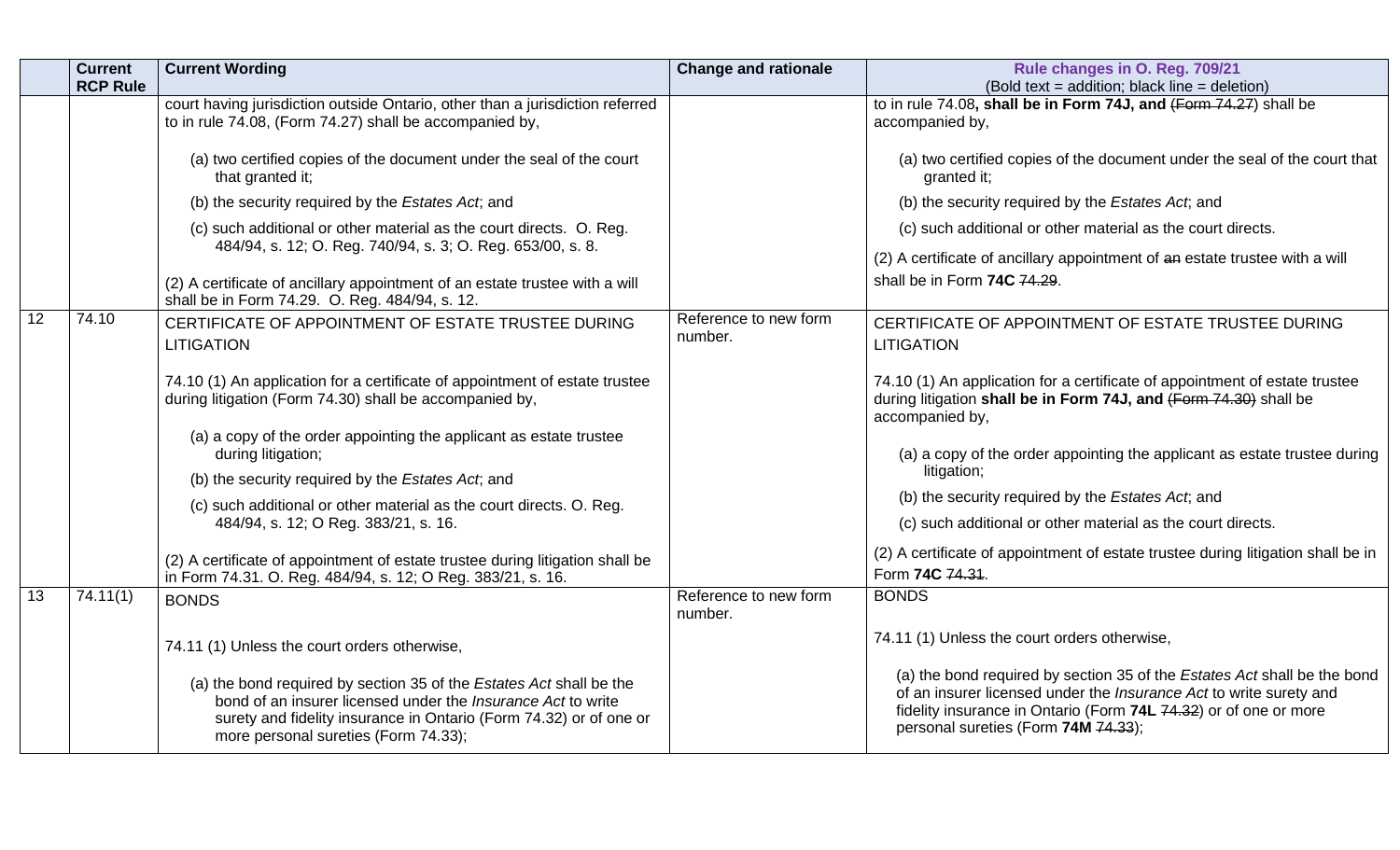|    | <b>Current</b><br><b>RCP Rule</b> | <b>Current Wording</b>                                                                                                                                                                                                                                                                                                                                                                                                                                                               | <b>Change and rationale</b>                                              | Rule changes in O. Reg. 709/21<br>(Bold text = addition; black line = deletion)                                                                                                                                                                                                                                                                                                                                                          |
|----|-----------------------------------|--------------------------------------------------------------------------------------------------------------------------------------------------------------------------------------------------------------------------------------------------------------------------------------------------------------------------------------------------------------------------------------------------------------------------------------------------------------------------------------|--------------------------------------------------------------------------|------------------------------------------------------------------------------------------------------------------------------------------------------------------------------------------------------------------------------------------------------------------------------------------------------------------------------------------------------------------------------------------------------------------------------------------|
| 14 | 74.12(1)                          | PROCEDURE ON APPLICATIONS FOR CERTIFICATES OF<br>APPOINTMENT OF ESTATE TRUSTEES                                                                                                                                                                                                                                                                                                                                                                                                      | Reference to new form<br>number.                                         | PROCEDURE ON APPLICATIONS FOR CERTIFICATES OF<br>APPOINTMENT OF ESTATE TRUSTEES                                                                                                                                                                                                                                                                                                                                                          |
|    |                                   | 74.12 (1) If the registrar determines that a will or codicil has been<br>deposited in the Superior Court of Justice that prevents confirmation<br>under clause 16 (c) or (d) of the Estates Act, the registrar shall send a<br>copy of the application, together with a notice in Form 74.34, to the estate<br>trustee named in the deposited will or codicil by regular lettermail to the<br>last address on record with the court. O. Reg. 690/20, s. 4; O. Reg.<br>248/21, s. 14. |                                                                          | 74.12 (1) If the registrar determines that a will or codicil has been<br>deposited in the Superior Court of Justice that prevents confirmation under<br>clause 16 (c) or (d) of the Estates Act, the registrar shall send a copy of<br>the application, together with a notice in Form 74N 74.34, to the estate<br>trustee named in the deposited will or codicil by regular lettermail to the<br>last address on record with the court. |
| 15 | 74.14                             | ISSUANCE OF CERTIFICATE OF APPOINTMENT OF ESTATE<br><b>TRUSTEE</b>                                                                                                                                                                                                                                                                                                                                                                                                                   | Specifies the form in which<br>a certificate of<br>appointment of estate | ISSUANCE OF CERTIFICATE OF APPOINTMENT OF ESTATE<br><b>TRUSTEE</b>                                                                                                                                                                                                                                                                                                                                                                       |
|    |                                   | 74.14 (1) The registrar may issue a certificate of appointment of estate<br>trustee,                                                                                                                                                                                                                                                                                                                                                                                                 | trustee may be issued<br>(Form 74C).                                     | 74.14 (1) The registrar may issue a certificate of appointment of estate<br>trustee (Form 74C):                                                                                                                                                                                                                                                                                                                                          |
|    |                                   | (a) if the registrar is satisfied that,                                                                                                                                                                                                                                                                                                                                                                                                                                              | Reference to new form<br>number.                                         | (a) if the registrar is satisfied that,                                                                                                                                                                                                                                                                                                                                                                                                  |
|    |                                   | (i) issuance is not prevented under section 16 of the Estates<br>Act.                                                                                                                                                                                                                                                                                                                                                                                                                |                                                                          | (i) issuance is not prevented under section 16 of the Estates<br>Act.                                                                                                                                                                                                                                                                                                                                                                    |
|    |                                   | (ii) the application for the certificate contains the information,<br>evidence and supporting documentation required by<br>these rules or under any Act, and                                                                                                                                                                                                                                                                                                                         |                                                                          | (ii) the application for the certificate contains the information,<br>evidence and supporting documentation required by these<br>rules or under any Act, and                                                                                                                                                                                                                                                                             |
|    |                                   | (iii) the applicant has met the requirements of subrule 74.13<br>(1) or (2), or has obtained an order under subsection 4<br>(1) of the Estate Administration Tax Act, 1998; or                                                                                                                                                                                                                                                                                                       |                                                                          | (iii) the applicant has met the requirements of subrule 74.13<br>$(1)$ or $(2)$ , or has obtained an order under subsection 4 $(1)$<br>of the Estate Administration Tax Act, 1998; or                                                                                                                                                                                                                                                    |
|    |                                   | (b) if directed to do so by a judge. O. Reg. 690/20, s. 5.                                                                                                                                                                                                                                                                                                                                                                                                                           |                                                                          | (b) if directed to do so by a judge.                                                                                                                                                                                                                                                                                                                                                                                                     |
|    |                                   | <b>Request by Registrar</b>                                                                                                                                                                                                                                                                                                                                                                                                                                                          |                                                                          | <b>Request by Registrar</b>                                                                                                                                                                                                                                                                                                                                                                                                              |
|    |                                   | (2) In making a determination for the purposes of clause (1) (a), the<br>registrar may request that the applicant provide to the registrar any<br>required information, or file any required evidence or documentation. O.<br>Reg. 690/20, s. 5.                                                                                                                                                                                                                                     |                                                                          | (2) In making a determination for the purposes of clause (1) (a), the<br>registrar may request that the applicant provide to the registrar any<br>required information, or file any required evidence or documentation.<br>Refusal                                                                                                                                                                                                       |
|    |                                   |                                                                                                                                                                                                                                                                                                                                                                                                                                                                                      |                                                                          |                                                                                                                                                                                                                                                                                                                                                                                                                                          |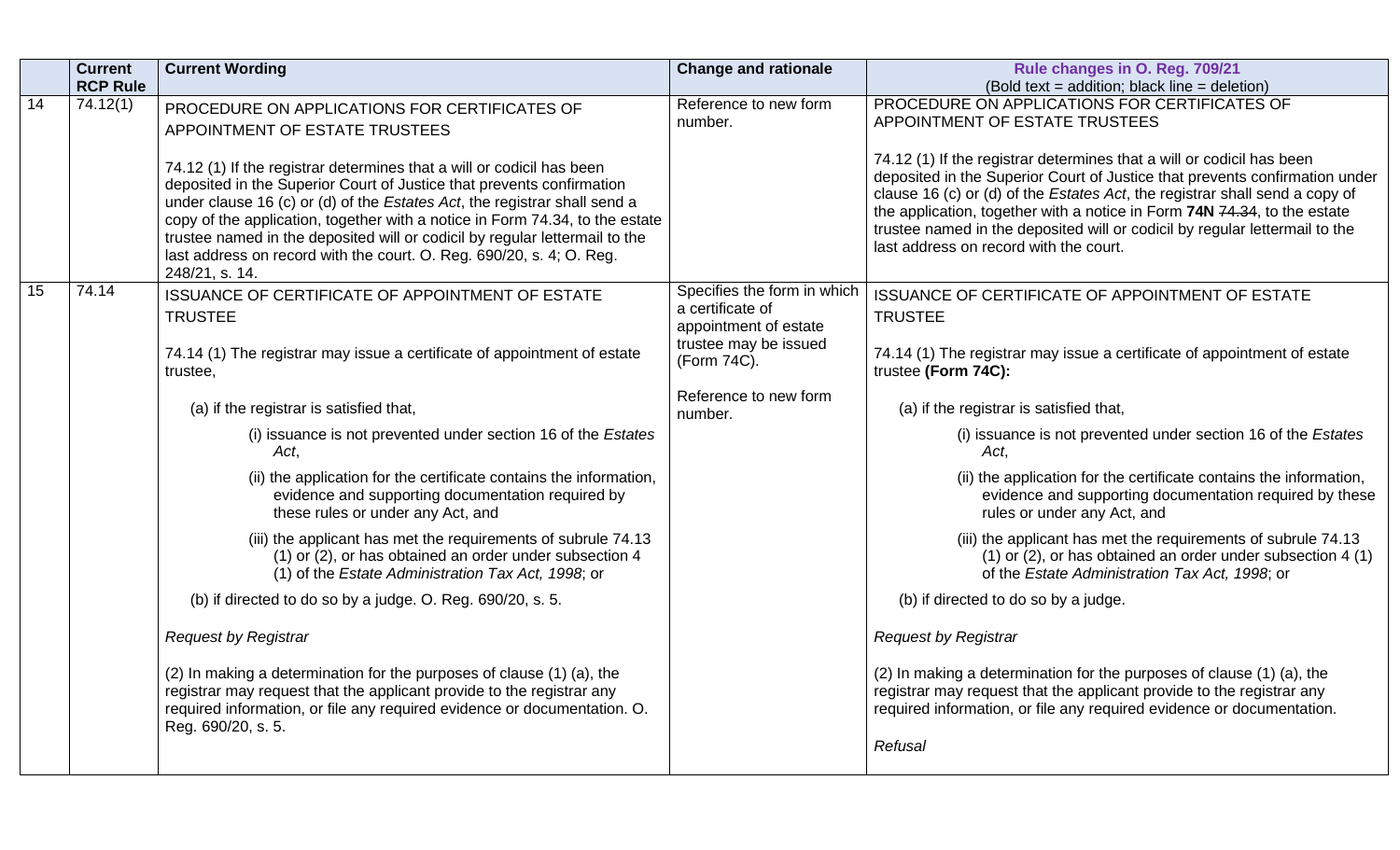|    | <b>Current</b><br><b>RCP Rule</b> | <b>Current Wording</b>                                                                                                                                                                                                                                                                                                                                                                                                                                                                                                                                                                                                                                                                                                                                                                                                                                                            | <b>Change and rationale</b>                                                      | Rule changes in O. Reg. 709/21<br>(Bold text = addition; black line = deletion)                                                                                                                                                                                                                                                                                                                                                                                                                                                                                                                                                                                                                                                                                                                                                                                                                                                                                                                                                                                                 |
|----|-----------------------------------|-----------------------------------------------------------------------------------------------------------------------------------------------------------------------------------------------------------------------------------------------------------------------------------------------------------------------------------------------------------------------------------------------------------------------------------------------------------------------------------------------------------------------------------------------------------------------------------------------------------------------------------------------------------------------------------------------------------------------------------------------------------------------------------------------------------------------------------------------------------------------------------|----------------------------------------------------------------------------------|---------------------------------------------------------------------------------------------------------------------------------------------------------------------------------------------------------------------------------------------------------------------------------------------------------------------------------------------------------------------------------------------------------------------------------------------------------------------------------------------------------------------------------------------------------------------------------------------------------------------------------------------------------------------------------------------------------------------------------------------------------------------------------------------------------------------------------------------------------------------------------------------------------------------------------------------------------------------------------------------------------------------------------------------------------------------------------|
|    |                                   | Refusal<br>(3) If the registrar is not satisfied that the conditions set out in clause (1)<br>(a) have been met, the registrar shall, subject to subrule (4), refuse to<br>issue the certificate. O. Reg. 690/20, s. 5.<br>Referral to Judge<br>(4) The registrar shall refer an application for a certificate of appointment<br>of estate trustee to a judge for determination if, in the registrar's opinion,<br>the application raises an issue that requires determination by a judge. O.<br>Reg. 690/20, s. 5.<br>Notice of Refusal<br>(5) If the registrar refuses under subrule (3) to issue the certificate, the<br>registrar shall send a notice in Form 74.35 to the applicant or the<br>applicant's lawyer by,<br>(a) regular lettermail to the mailing address shown in the application;<br>or<br>(b) by e-mail to the e-mail address most recently indicated for the |                                                                                  | (3) If the registrar is not satisfied that the conditions set out in clause (1)<br>(a) have been met, the registrar shall, subject to subrule (4), refuse to<br>issue the certificate.<br>Referral to Judge<br>(4) The registrar shall refer an application for a certificate of appointment of<br>estate trustee to a judge for determination if, in the registrar's opinion, the<br>application raises an issue that requires determination by a judge. O. Reg.<br>690/20, s. 5.<br>Notice of Refusal<br>(5) If the registrar refuses under subrule (3) to issue the certificate, the<br>registrar shall send a notice in Form 740 74.35 to the applicant or the<br>applicant's lawyer by,<br>(a) regular lettermail to the mailing address shown in the application; or<br>(b) by e-mail to the e-mail address most recently indicated for the<br>applicant or the applicant's lawyer in the applicable court file, if any,<br>or, in the case of a lawyer whose e-mail address is not indicated in<br>the court file, the e-mail address for the lawyer as published on the |
|    |                                   | applicant or the applicant's lawyer in the applicable court file, if<br>any, or, in the case of a lawyer whose e-mail address is not<br>indicated in the court file, the e-mail address for the lawyer as<br>published on the Law Society of Ontario's website. O. Reg.<br>690/20, s. 5.                                                                                                                                                                                                                                                                                                                                                                                                                                                                                                                                                                                          |                                                                                  | Law Society of Ontario's website.                                                                                                                                                                                                                                                                                                                                                                                                                                                                                                                                                                                                                                                                                                                                                                                                                                                                                                                                                                                                                                               |
| 16 | 74.15                             | ORDERS FOR ASSISTANCE                                                                                                                                                                                                                                                                                                                                                                                                                                                                                                                                                                                                                                                                                                                                                                                                                                                             | Reference to new form<br>number.                                                 | ORDERS FOR ASSISTANCE                                                                                                                                                                                                                                                                                                                                                                                                                                                                                                                                                                                                                                                                                                                                                                                                                                                                                                                                                                                                                                                           |
|    |                                   | <b>Kinds of Orders</b>                                                                                                                                                                                                                                                                                                                                                                                                                                                                                                                                                                                                                                                                                                                                                                                                                                                            | Form 74I prescribed for an                                                       | <b>Kinds of Orders</b>                                                                                                                                                                                                                                                                                                                                                                                                                                                                                                                                                                                                                                                                                                                                                                                                                                                                                                                                                                                                                                                          |
|    |                                   | 74.15 (1) In addition to a motion under section 9 of the Estates Act, any<br>person who appears to have a financial interest in an estate may move,                                                                                                                                                                                                                                                                                                                                                                                                                                                                                                                                                                                                                                                                                                                               | order for further particulars<br>and an order for other<br>matters made under r. | 74.15 (1) In addition to a motion under section 9 of the Estates Act, any<br>person who appears to have a financial interest in an estate may move,                                                                                                                                                                                                                                                                                                                                                                                                                                                                                                                                                                                                                                                                                                                                                                                                                                                                                                                             |
|    |                                   | Order to Accept or Refuse Appointment                                                                                                                                                                                                                                                                                                                                                                                                                                                                                                                                                                                                                                                                                                                                                                                                                                             | 74.15(1)(e) and (i),<br>respectively                                             | Order to Accept or Refuse Appointment                                                                                                                                                                                                                                                                                                                                                                                                                                                                                                                                                                                                                                                                                                                                                                                                                                                                                                                                                                                                                                           |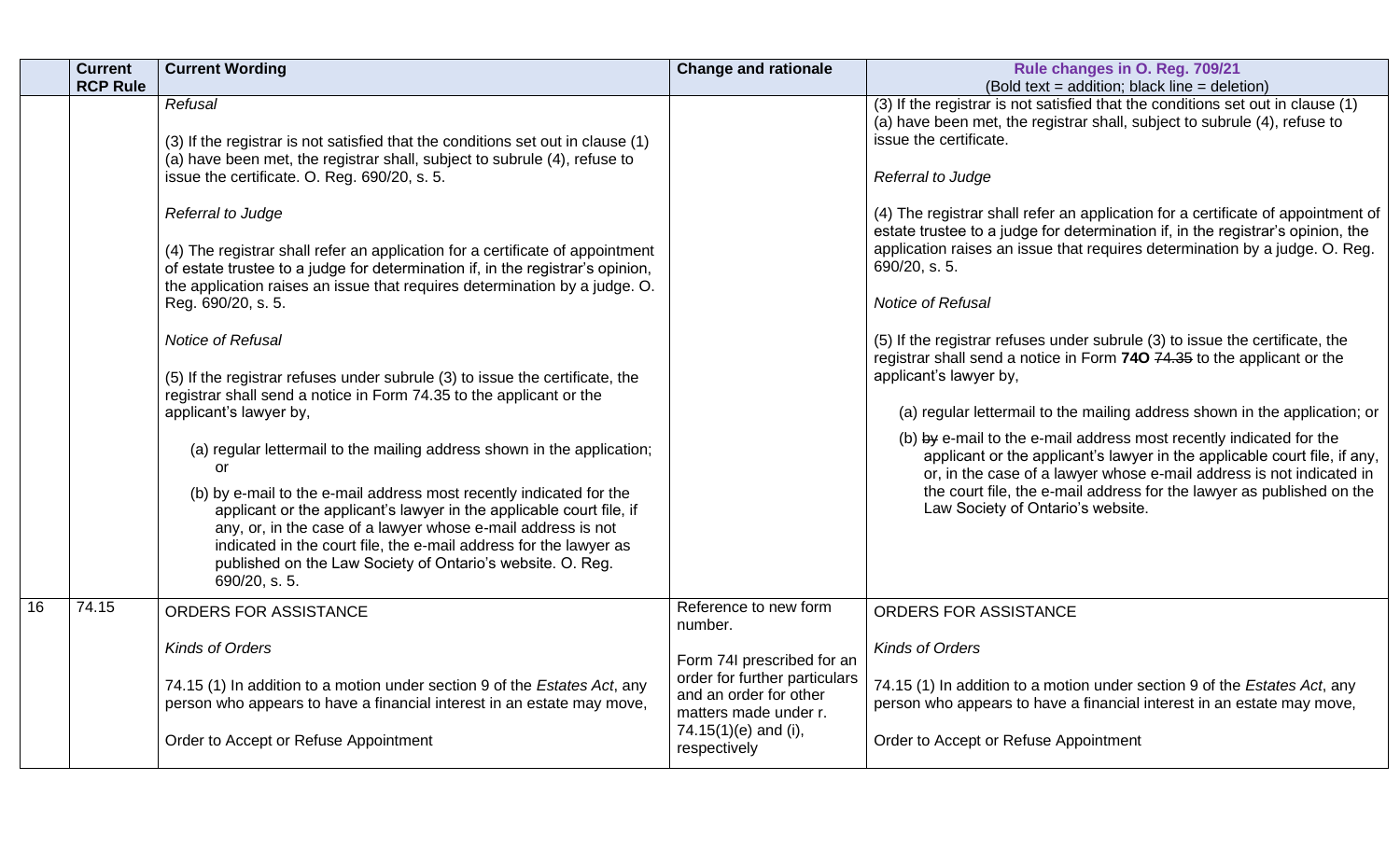| <b>Current</b><br><b>RCP Rule</b> | <b>Current Wording</b>                                                                                                                                                                                                                                                                                    | <b>Change and rationale</b> | Rule changes in O. Reg. 709/21<br>(Bold text = addition; black line = deletion)                                                                                                                                                                                                                             |
|-----------------------------------|-----------------------------------------------------------------------------------------------------------------------------------------------------------------------------------------------------------------------------------------------------------------------------------------------------------|-----------------------------|-------------------------------------------------------------------------------------------------------------------------------------------------------------------------------------------------------------------------------------------------------------------------------------------------------------|
|                                   | (a) for an order (Form 74.36) requiring any person to accept or refuse<br>an appointment as an estate trustee with a will;                                                                                                                                                                                |                             | (a) for an order (Form 74.36) requiring any person to accept or refuse<br>an appointment as an estate trustee with a will;                                                                                                                                                                                  |
|                                   | (b) for an order (Form 74.37) requiring any person to accept or refuse<br>an appointment as an estate trustee without a will;                                                                                                                                                                             |                             | (b) for an order (Form 74.37) requiring any person to accept or refuse<br>an appointment as an estate trustee without a will;                                                                                                                                                                               |
|                                   | Order to Consent or Object to Proposed Appointment                                                                                                                                                                                                                                                        |                             | Order to Consent or Object to Proposed Appointment                                                                                                                                                                                                                                                          |
|                                   | (c) for an order (Form 74.38) requiring any person to consent or<br>object to a proposed appointment of an estate trustee;                                                                                                                                                                                |                             | (c) for an order (Form 74.38) requiring any person to consent or object<br>to a proposed appointment of an estate trustee;                                                                                                                                                                                  |
|                                   | Order to File Statement of Assets of the Estate                                                                                                                                                                                                                                                           |                             | Order to File Statement of Assets of the Estate                                                                                                                                                                                                                                                             |
|                                   | (d) for an order (Form 74.39) requiring an estate trustee to file with<br>the court a statement of the nature and value, at the date of<br>death, of each of the assets of the estate to be administered by<br>the estate trustee;                                                                        |                             | (d) for an order (Form 74.39) requiring an estate trustee to file with the<br>court a statement of the nature and value, at the date of death, of<br>each of the assets of the estate to be administered by the estate<br>trustee;                                                                          |
|                                   | <b>Order for Further Particulars</b>                                                                                                                                                                                                                                                                      |                             | <b>Order for Further Particulars</b>                                                                                                                                                                                                                                                                        |
|                                   | (e) after receiving the statement described in clause (d), for an order<br>for further particulars by supplementary affidavit or otherwise as<br>the court directs;                                                                                                                                       |                             | (e) after receiving the statement described in clause (d), for an order<br>for further particulars by supplementary affidavit or otherwise as the<br>court directs;                                                                                                                                         |
|                                   | <b>Order to Beneficiary Witness</b>                                                                                                                                                                                                                                                                       |                             | <b>Order to Beneficiary Witness</b>                                                                                                                                                                                                                                                                         |
|                                   | (f) for an order (Form 74.40) requiring a beneficiary or the spouse of a<br>beneficiary who witnessed the will or codicil, or who signed the<br>will or codicil for the testator, to satisfy the court that the<br>beneficiary or spouse did not exercise improper or undue<br>influence on the testator; |                             | (f) for an order $(Form 74.40)$ requiring a beneficiary or the spouse of a<br>beneficiary who witnessed the will or codicil, or who signed the will<br>or codicil for the testator, to satisfy the court that the beneficiary or<br>spouse did not exercise improper or undue influence on the<br>testator; |
|                                   | Order to Former Spouse                                                                                                                                                                                                                                                                                    |                             |                                                                                                                                                                                                                                                                                                             |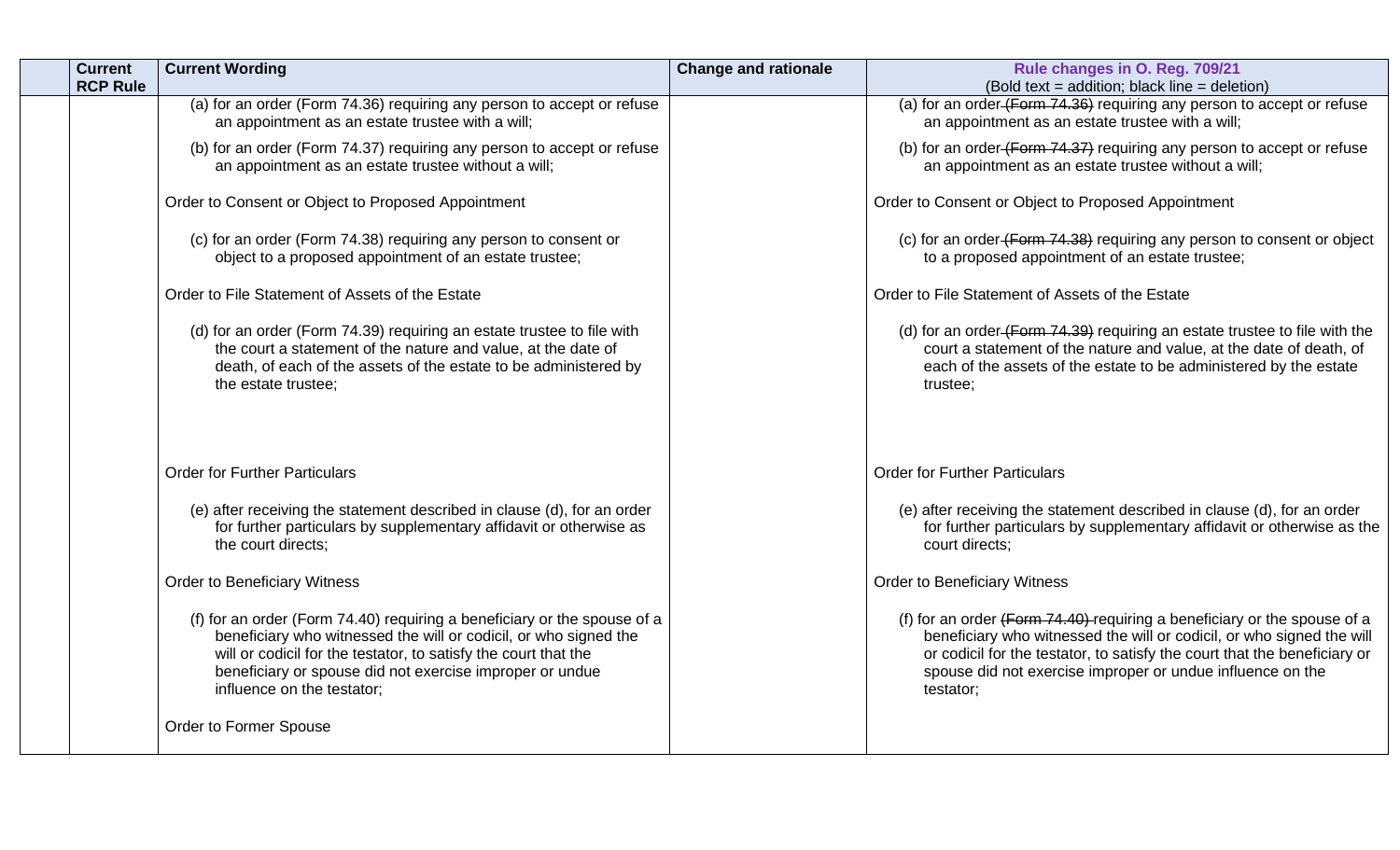|    | <b>Current</b>  | <b>Current Wording</b>                                                                                                                                                                                                                                                                                                                                                                                                                                                                                                                                                                                                                                                                             | <b>Change and rationale</b>                                                                                                                                                                                                    | Rule changes in O. Reg. 709/21                                                                                                                                                                                                                                                                                                                                                                                                                                                                                                                                                                                                                                                                                                                                            |
|----|-----------------|----------------------------------------------------------------------------------------------------------------------------------------------------------------------------------------------------------------------------------------------------------------------------------------------------------------------------------------------------------------------------------------------------------------------------------------------------------------------------------------------------------------------------------------------------------------------------------------------------------------------------------------------------------------------------------------------------|--------------------------------------------------------------------------------------------------------------------------------------------------------------------------------------------------------------------------------|---------------------------------------------------------------------------------------------------------------------------------------------------------------------------------------------------------------------------------------------------------------------------------------------------------------------------------------------------------------------------------------------------------------------------------------------------------------------------------------------------------------------------------------------------------------------------------------------------------------------------------------------------------------------------------------------------------------------------------------------------------------------------|
|    | <b>RCP Rule</b> |                                                                                                                                                                                                                                                                                                                                                                                                                                                                                                                                                                                                                                                                                                    |                                                                                                                                                                                                                                | (Bold text = addition; black line = deletion)                                                                                                                                                                                                                                                                                                                                                                                                                                                                                                                                                                                                                                                                                                                             |
|    |                 | (g) for an order (Form 74.41) requiring a former spouse of the<br>deceased to take part in a determination under subsection 17 (2)<br>of the Succession Law Reform Act of the validity of the<br>appointment of the former spouse as estate trustee, a devise or<br>bequest of a beneficial interest to the former spouse or the<br>conferring of a general or special power of appointment on him or<br>her;<br><b>Order to Pass Accounts</b><br>(h) for an order (Form 74.42) requiring an estate trustee to pass<br>accounts; and<br><b>Order for Other Matters</b><br>(i) for an order providing for any other matter that the court<br>directs. O. Reg. 484/94, s. 12; O. Reg. 248/21, s. 11. |                                                                                                                                                                                                                                | <b>Order to Former Spouse</b><br>(g) for an order $(Form 74.41)$ requiring a former spouse of the<br>deceased to take part in a determination under subsection 17 (2) of<br>the Succession Law Reform Act of the validity of the appointment<br>of the former spouse as estate trustee, a devise or bequest of a<br>beneficial interest to the former spouse or the conferring of a<br>general or special power of appointment on him or her;<br><b>Order to Pass Accounts</b><br>(h) for an order (Form 74.42) requiring an estate trustee to pass<br>accounts; and<br><b>Order for Other Matters</b><br>(i) for an order providing for any other matter that the court directs.<br>$[]$<br><b>Form of Orders</b><br>(5) An order under clause (1) shall be in Form 74l. |
|    |                 |                                                                                                                                                                                                                                                                                                                                                                                                                                                                                                                                                                                                                                                                                                    |                                                                                                                                                                                                                                |                                                                                                                                                                                                                                                                                                                                                                                                                                                                                                                                                                                                                                                                                                                                                                           |
| 17 | 74.1.03         | APPLICATION FOR SMALL ESTATE CERTIFICATE                                                                                                                                                                                                                                                                                                                                                                                                                                                                                                                                                                                                                                                           | Reference to new form<br>number.                                                                                                                                                                                               | APPLICATION FOR SMALL ESTATE CERTIFICATE                                                                                                                                                                                                                                                                                                                                                                                                                                                                                                                                                                                                                                                                                                                                  |
|    |                 | 74.1.03 (1) A person may seek a small estate certificate by filing an<br>application for a small estate certificate (Form 74.1A) together with,<br>(a) a request to file an application for a small estate certificate or an<br>amended small estate certificate (Form 74.1B);<br>(b) proof of death;<br>(c) a draft small estate certificate (Form 74.1C);                                                                                                                                                                                                                                                                                                                                        | Amendments clarify the<br>person in respect of whom<br>a document is served on<br>the Public Guardian and<br>Trustee or Children's<br>Lawyer as an adult<br>described in the<br>application as lacking<br>capacity or a minor. | 74.1.03 (1) A person may seek a small estate certificate by filing an<br>application for a small estate certificate (Form 74.1A) together with,<br>(a) a request to file an application for a small estate certificate or an<br>amended small estate certificate (Form 74.1B);<br>(b) proof of death;<br>(c) a draft small estate certificate (Form 74.1C);                                                                                                                                                                                                                                                                                                                                                                                                               |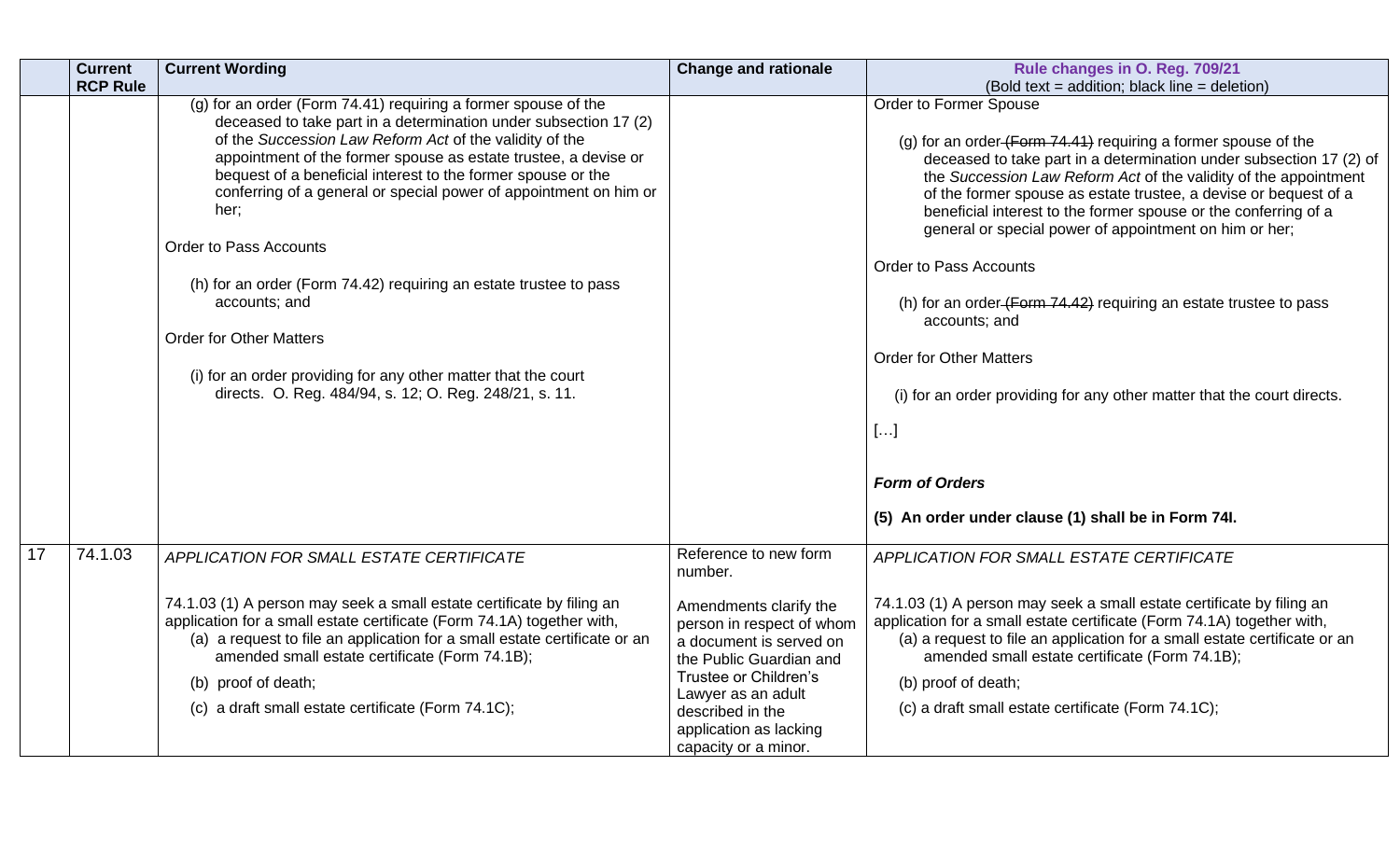| <b>Current</b><br><b>RCP Rule</b> | <b>Current Wording</b>                                                                                                                                                                                                            | <b>Change and rationale</b> | Rule changes in O. Reg. 709/21<br>(Bold text = addition; black line = deletion)                                                                                                                     |
|-----------------------------------|-----------------------------------------------------------------------------------------------------------------------------------------------------------------------------------------------------------------------------------|-----------------------------|-----------------------------------------------------------------------------------------------------------------------------------------------------------------------------------------------------|
|                                   | (d) if there is a will, the original of the will and of any codicils,<br>together with the following evidence of due execution of the will<br>and each codicil:                                                                   |                             | (d) if there is a will, the original of the will and of any codicils, together<br>with the following evidence of due execution of the will and each<br>codicil:                                     |
|                                   | (i) if the will or codicil is not in holograph form,                                                                                                                                                                              |                             | (i) if the will or codicil is not in holograph form,                                                                                                                                                |
|                                   | (A) an affidavit of execution (Form 74.8) of the will or codicil,                                                                                                                                                                 |                             | (A) an affidavit of execution (Form 74D 74.8) of the will or                                                                                                                                        |
|                                   | (B) if the will or codicil contains an alteration, erasure,<br>obliteration or interlineation that has not been attested, an<br>affidavit as to the condition of the will or codicil at the time<br>of execution (Form 74.10), or |                             | codicil.<br>(B) if the will or codicil contains an alteration, erasure,<br>obliteration or interlineation that has not been attested,<br>an affidavit as to the condition of the will or codicil at |
|                                   | (C) if each of the witnesses to the will or codicil has died or                                                                                                                                                                   |                             | the time of execution (Form 74E 74.10), or                                                                                                                                                          |
|                                   | cannot be found, such other evidence of due execution as<br>the court may require, or                                                                                                                                             |                             | (C) if each of the witnesses to the will or codicil has died or<br>cannot be found, such other evidence of due execution<br>as the court may require, or                                            |
|                                   | (ii) if the will or codicil is in holograph form, an affidavit<br>attesting that the handwriting and signature in the will or<br>codicil are those of the deceased (Form 74.9);                                                   |                             | (ii) if the will or codicil is in holograph form, an affidavit<br>attesting that the handwriting and signature in the will or                                                                       |
|                                   | (e) any security required by the Estates Act; and                                                                                                                                                                                 |                             | codicil are those of the deceased (Form 74F 74.9);                                                                                                                                                  |
|                                   | (f) such additional or other material as the court directs. O. Reg.<br>$111/21$ , s. 8.                                                                                                                                           |                             | (e) any security required by the Estates Act, and<br>(f) such additional or other material as the court directs.                                                                                    |
|                                   | Notification of Other Persons Required Before Filing                                                                                                                                                                              |                             | Notification of Other Persons Required Before Filing                                                                                                                                                |
|                                   | (2) An application for a small estate certificate may not be filed by a<br>person until at least 30 days after the person has met the requirements of<br>subrules (3) to (7), as applicable. O. Reg. 111/21, s. 8.                |                             | (2) An application for a small estate certificate may not be filed by a person<br>until at least 30 days after the person has met the requirements of<br>subrules (3) to (7), as applicable.        |
|                                   | Persons Entitled to Share in Distribution                                                                                                                                                                                         |                             | Persons Entitled to Share in Distribution Notification Requirements                                                                                                                                 |
|                                   | (3) The applicant shall send or give the following documents to each<br>person entitled to share in the distribution of the estate, including<br>charities and contingent beneficiaries:                                          |                             | (3) The applicant shall send or give the following documents to every each<br>person entitled to share in the distribution of the estate, including charities<br>and contingent beneficiaries:      |
|                                   | 1. A copy of the application for a small estate certificate (Form<br>74.1A) and of any attachments.                                                                                                                               |                             | 1. A copy of the The application for a small estate certificate (Form<br>74.1A), including and of any attachments.                                                                                  |
|                                   |                                                                                                                                                                                                                                   |                             | 2. If there is a will,                                                                                                                                                                              |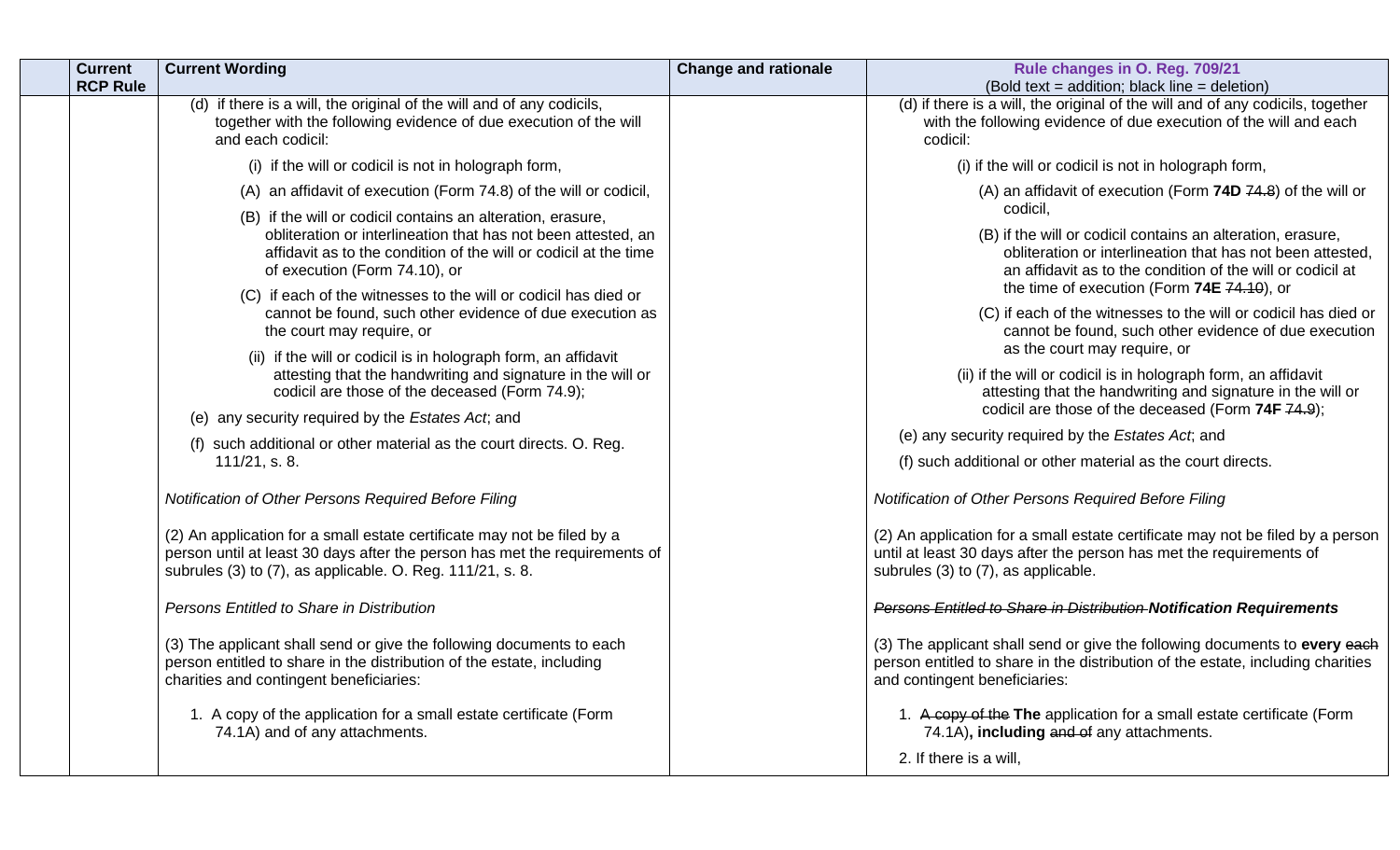| <b>Current</b><br><b>RCP Rule</b> | <b>Current Wording</b>                                                                                                                                                                                                                                                                                                                                                                                                                                                                                                                                                                                          | <b>Change and rationale</b> | Rule changes in O. Reg. 709/21<br>(Bold text = addition; black line = deletion)                                                                                                                                                                                                                                                                                                                                                                                                                                                                                                                                                                                                                                          |
|-----------------------------------|-----------------------------------------------------------------------------------------------------------------------------------------------------------------------------------------------------------------------------------------------------------------------------------------------------------------------------------------------------------------------------------------------------------------------------------------------------------------------------------------------------------------------------------------------------------------------------------------------------------------|-----------------------------|--------------------------------------------------------------------------------------------------------------------------------------------------------------------------------------------------------------------------------------------------------------------------------------------------------------------------------------------------------------------------------------------------------------------------------------------------------------------------------------------------------------------------------------------------------------------------------------------------------------------------------------------------------------------------------------------------------------------------|
|                                   | 2. If there is a will, a copy of the will and of any codicils. O. Reg.<br>111/21, s. 8.                                                                                                                                                                                                                                                                                                                                                                                                                                                                                                                         |                             | in the case of a person entitled only to a specified item<br>j.<br>of property or a stated or determinable amount of<br>money If there is a will, a copy of the will and of any<br>codicils, or of the applicable portion of the will or<br>codicil, or                                                                                                                                                                                                                                                                                                                                                                                                                                                                  |
|                                   |                                                                                                                                                                                                                                                                                                                                                                                                                                                                                                                                                                                                                 |                             | ii.<br>in the case of any other beneficiary, a copy of the will<br>and of any codicils.                                                                                                                                                                                                                                                                                                                                                                                                                                                                                                                                                                                                                                  |
|                                   | Same, Minor                                                                                                                                                                                                                                                                                                                                                                                                                                                                                                                                                                                                     |                             | Same, Minor                                                                                                                                                                                                                                                                                                                                                                                                                                                                                                                                                                                                                                                                                                              |
|                                   | (4) If a person who is entitled to share in the distribution of the estate is<br>less than 18 years of age, the documents listed in subrule (3) shall not be<br>sent to the person but shall instead be sent or given to a parent or<br>guardian and to the Children's Lawyer. O. Reg. 111/21, s. 8; O. Reg.                                                                                                                                                                                                                                                                                                    |                             | (4) If a person who is entitled to share in the distribution of the estate is<br>less than 18 years of age, the documents listed in subrule (3) shall not be<br>sent to the person but shall instead be sent or given to a parent or<br>guardian and to the Children's Lawyer.                                                                                                                                                                                                                                                                                                                                                                                                                                           |
|                                   | 248/21, s. 15.                                                                                                                                                                                                                                                                                                                                                                                                                                                                                                                                                                                                  |                             | <b>Unborn or Unascertained Persons</b>                                                                                                                                                                                                                                                                                                                                                                                                                                                                                                                                                                                                                                                                                   |
|                                   | <b>Unborn or Unascertained Persons</b><br>(5) If there may be unborn or unascertained beneficiaries, the documents                                                                                                                                                                                                                                                                                                                                                                                                                                                                                              |                             | (5) If there may be unborn or unascertained beneficiaries, the documents<br>listed in subrule (3) shall be also sent or given to the Children's Lawyer.                                                                                                                                                                                                                                                                                                                                                                                                                                                                                                                                                                  |
|                                   | listed in subrule (3) shall be also sent or given to the Children's Lawyer.<br>O. Reg. 111/21, s. 8.                                                                                                                                                                                                                                                                                                                                                                                                                                                                                                            |                             | Mentally Incapable Person                                                                                                                                                                                                                                                                                                                                                                                                                                                                                                                                                                                                                                                                                                |
|                                   | Mentally Incapable Person<br>(6) If a person who is entitled to share in the distribution of the estate is<br>mentally incapable within the meaning of section 6 of the Substitute<br>Decisions Act, 1992 in respect of an issue in the proceeding, the<br>documents listed in subrule (3) shall also be sent or given,<br>(a) if there is a guardian with authority to act in the proceeding, to the<br>guardian;<br>(b) if there is no guardian with authority to act in the proceeding but<br>there is an attorney under a power of attorney with authority to act<br>in the proceeding, to the attorney; or |                             | (6) If a person who is entitled to share in the distribution of the estate is<br>mentally incapable within the meaning of section 6 of the Substitute<br>Decisions Act, 1992 in respect of an issue in the proceeding, the<br>documents listed in subrule (3) shall also be sent or given,<br>(a) if there is a guardian with authority to act in the proceeding, to the<br>guardian;<br>(b) if there is no guardian with authority to act in the proceeding but<br>there is an attorney under a power of attorney with authority to act<br>in the proceeding, to the attorney; or<br>(c) if there is neither a guardian nor an attorney with authority to act in<br>the proceeding, to the Public Guardian and Trustee. |
|                                   |                                                                                                                                                                                                                                                                                                                                                                                                                                                                                                                                                                                                                 |                             |                                                                                                                                                                                                                                                                                                                                                                                                                                                                                                                                                                                                                                                                                                                          |